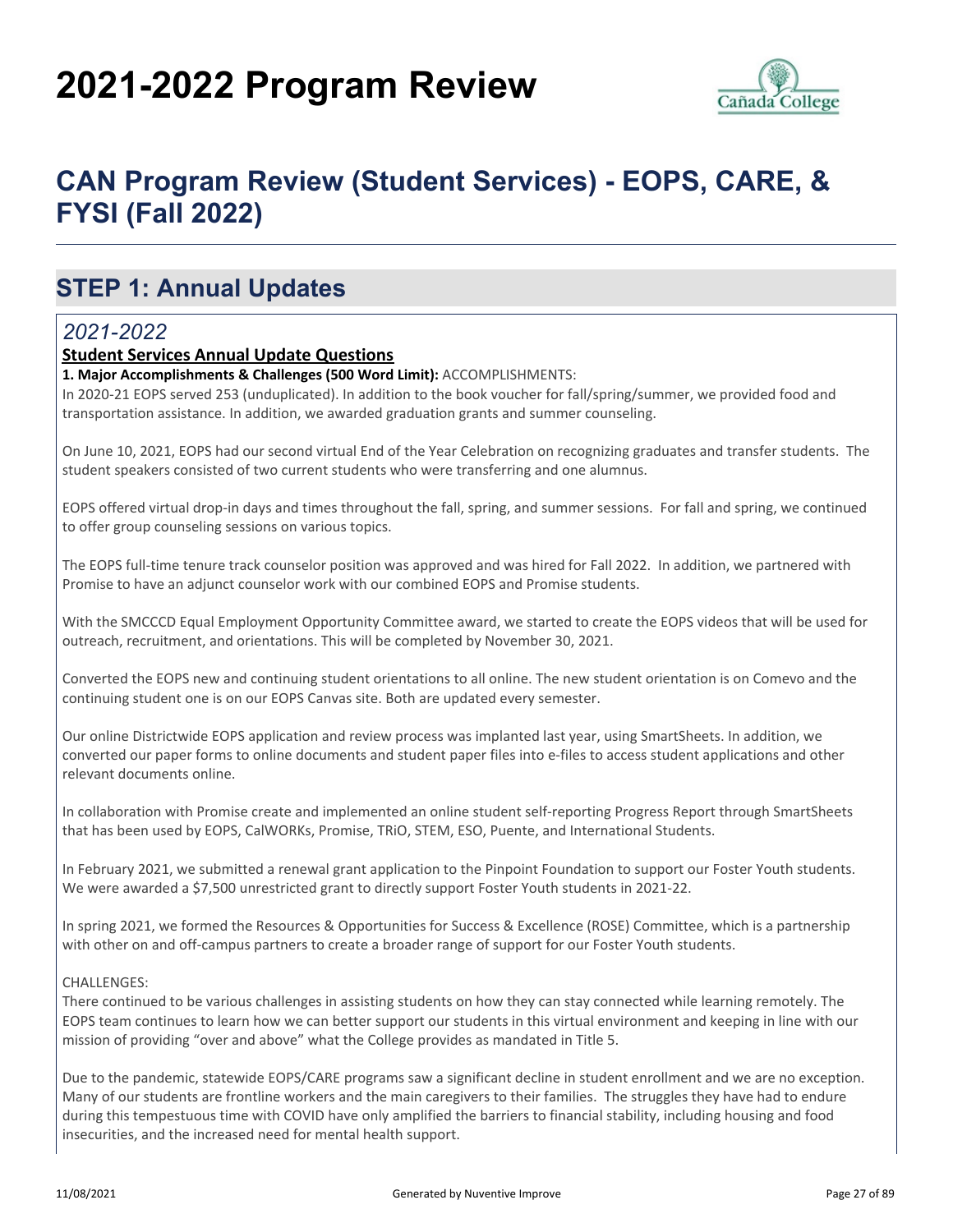Through our Annual EOPS Program Plan, this will be the sixth year that we have had to request a waiver from the State Chancellor's Office to not provide EOPS tutoring services. Although it is a high demand from our students, we have not been able to provide them with the additional tutoring hours needed. This is a challenge that we will need to continue to work on in collaboration with the Learning Center. Much work still needs to be done to address this much-needed support.

**2. Proposed Changes:** Below are some of the items/projects that we have been working on:

• Although we have an online EOPS application via SmartSheets, my counterparts at CSM and Skyline and I are advocating for the application to be embedded in WebSMART, like the Promise Application. This will allow to drastically shorten the form and pull relevant student information and eligibility, making it much easier for students to complete.

• Since our CARE numbers are also low, we are collaborating with our sister campuses to mount an

outreach/recruitment effort with the County Human Services Agency.

• We are working with Marketing to revamp our FYSI website to incorporate our collaborative efforts with our ROSE Committee partners.

The following are proposed items/challenges that still need to be addressed:

• The implementation of the new SSL is a work in progress. This year we have started to use it for drop-in counseling and group sessions. We are working collaboratively Districtwide with Promise and TRiO to develop counseling topics/subtopics. In addition, we will start looking at putting together success plans.

• Because we have seen an increase of combined students in EOPS and Promise every year, we collaborated to have an adjunct counselor that services students in both programs. Students seen by this counselor are staying better connected with both programs. Having this position has allowed us to gauge that the need for a full-time combine position will allow us to have more stability for students in high need and face various obstacles with staying in school. Since students see us as a "one-stopshop," when we meet with them we are handling various issues. This position can also move our programs forward so that both EOPS and Promise can continue to expand on programming/services.

• Building community is also a key component of the EOPS Program. Since we lost our student space in 2010, this has been a challenge. Although we are currently are working virtually now and we are building that community through some zoom options and on our Canvas site, once we are back on campus it is critical we have a permanent safe space for our students to connect.

**3A. Impact of Resource Allocations Process:** Resources Requests Approved:

Over the years, the resource requests that were approved have allowed us to expand our support to students. The following resource requests were approved over the last five years. These resources have allowed us to continue to support students in these areas.

Approved for 2020-21: Laptops (\$12,933) and calculators (\$1,150)

Approved for 2019-20: Laptops (\$14,376) and zoom equipment for one counselor (\$600) Approved for 2018-19: Laptops (\$17,296)

Approved for 2017-18: Transportation assistance (\$24,565)

Resource Requests Denied:

As the College expands its services to support students, EOPS needs to continue to evolve in order to be compliant with Title 5's mandate of going "over and above" what the College already provides. This has been a challenge for us without the following requests.

Resource Requests for 2021-22 – Our resource requests were not forwarded to the final reviewal tier and therefore no funds were allocated. In addition to what is described below, we also included the following items: transportation assistance, school supplies, laptops, hot spots, zoom equipment, and cellular cards.

EOPS/CARE/FYSI Student Study Space – Since 2010 the EOPS/CARE/FYSI/CalWORKs student study area was used as swing space due to remodeling building 5 and the addition of CIETL. When the remodeling was completed that space was not returned to the Programs. The area was used by students to study, EOPS Cub meetings, EOPS/CARE/FYSI/CalWORKs activities, food pantry, computer and printing usage, textbook library, etc. The lack of space limits the ability of EOPS to build community and expand on a safe place for students to gather.

EOPS Summer Counseling Hours - There have been a few summers where we were not able to support our continuing EOPS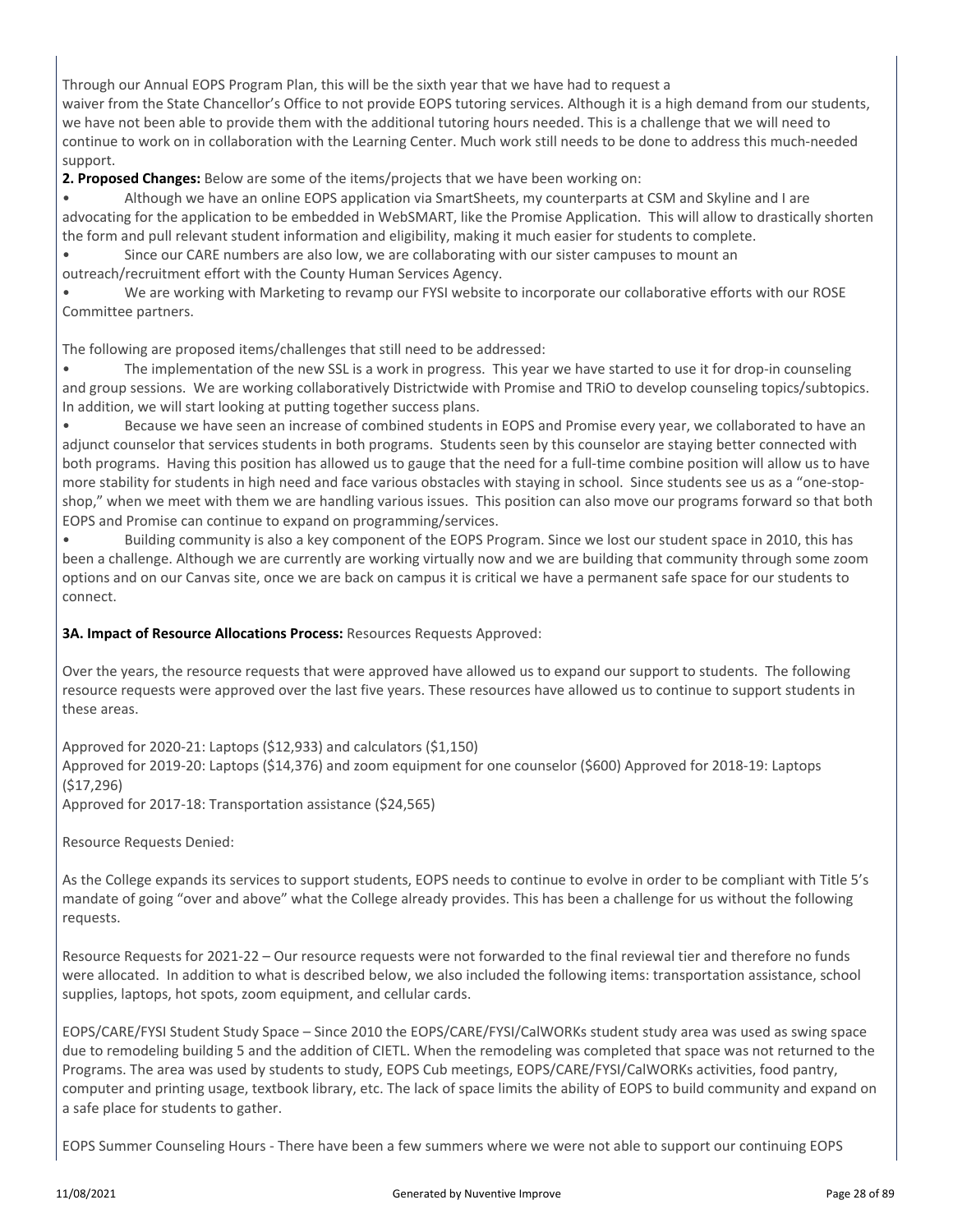students taking summer classes because we did not have counseling availability. We are unable to provide students with a book voucher over the summer if we do not have counseling. Therefore, there were several students who did not take classes over the summer because they were not able to receive EOPS assistance.

EOPS Staff Professional Development – EOPS has an annual statewide conference that brings together best practices and CCCCO updates. Since Classified Professional Development does not allow classified to apply for funds if they have attended a conference before, the burden of paying for these expenses falls on the EOPS budget. The funds that go towards direct services to students are redirected to pay for these expenses. Therefore, it lowers the amount that goes to serve students.

#### **3B. Disproportionately Impacted Students Affect:** please refer to 3A

**4. SAOs and SLOs:** We sent out the EOPS End of the Semester Survey to students via Canvas and email in December 2020. We included questions that pertained to services and challenges they were facing having to attend college virtually. In the documents section of Improve, you can the document that lists the questions for this survey. In addition, you may also reference the online form via the link below.

#### https://smccd-czqfp.formstack.com/forms/eops\_end\_of\_the\_semester\_survey\_fall\_2020

**5. SAO/SLO Assessment Results and Impact:** The survey provided us with important insights as to what the students value about the EOPS Program and some suggestions for improvement. They both highlight the importance of counseling functions, which supports our proposal for a shared EOPS/Promise full-time counselor.

• Out of 200 students in fall 2020, 51 (25%) students completed the End of the Semester Survey.

1. Overall, how was your experience with the EOPS/CARE/FYSI office this semester? (Please select one answer) All students surveyed indicated very good or good.

- Very Good 80%
- $\bullet$  Good 20%
- $\bullet$  Okay 0
- Could Be better 0

1a. Do you have any suggestions on how we may improve our services?

A way to access the resources online

Email response time

Everything has been perfect!

Everything is really good

Food grants

Food grants

I feel really good about this program. The staff is very helpful and kind. Keep up the great work!

I have had no problems thank you.

I just want to say thank you for all the remote help during the virtual transition

Maybe have some surveys during the semester to know how students are doing, the needs or doubts they may have.

My suggestion would be to streamline contacting staff at EOPS during the pandemia. I found myself having a difficult time reaching someone. Also, please post staff roles as I often don't know who to contact for different issues.

Perhaps require students to take surveys throughout the semester to see how they feel and if they need help. I recognize that many students such as myself become shy about asking for help or advice.

So far I have felt the unconditional support of the program.

The services I have received so far are excellent.

None, everything has been very good maybe more details in scholarships offered and how to apply overall good

Nope, enjoyed the overall services offered and time I received from Ms. Boyle. She's an awesome counselor. She really took her time helping me out ??

Not at the moment. So far I have appreciated everything this program has helped me with coming up with my SEP and my educational goals.

No! You guys are doing great

No, everything is good as it is right now

No, everything is great about EOPS in my opinion. I really like this program!

N/A. I thought the support was there and everything was great

No I believe Eops is doing a great job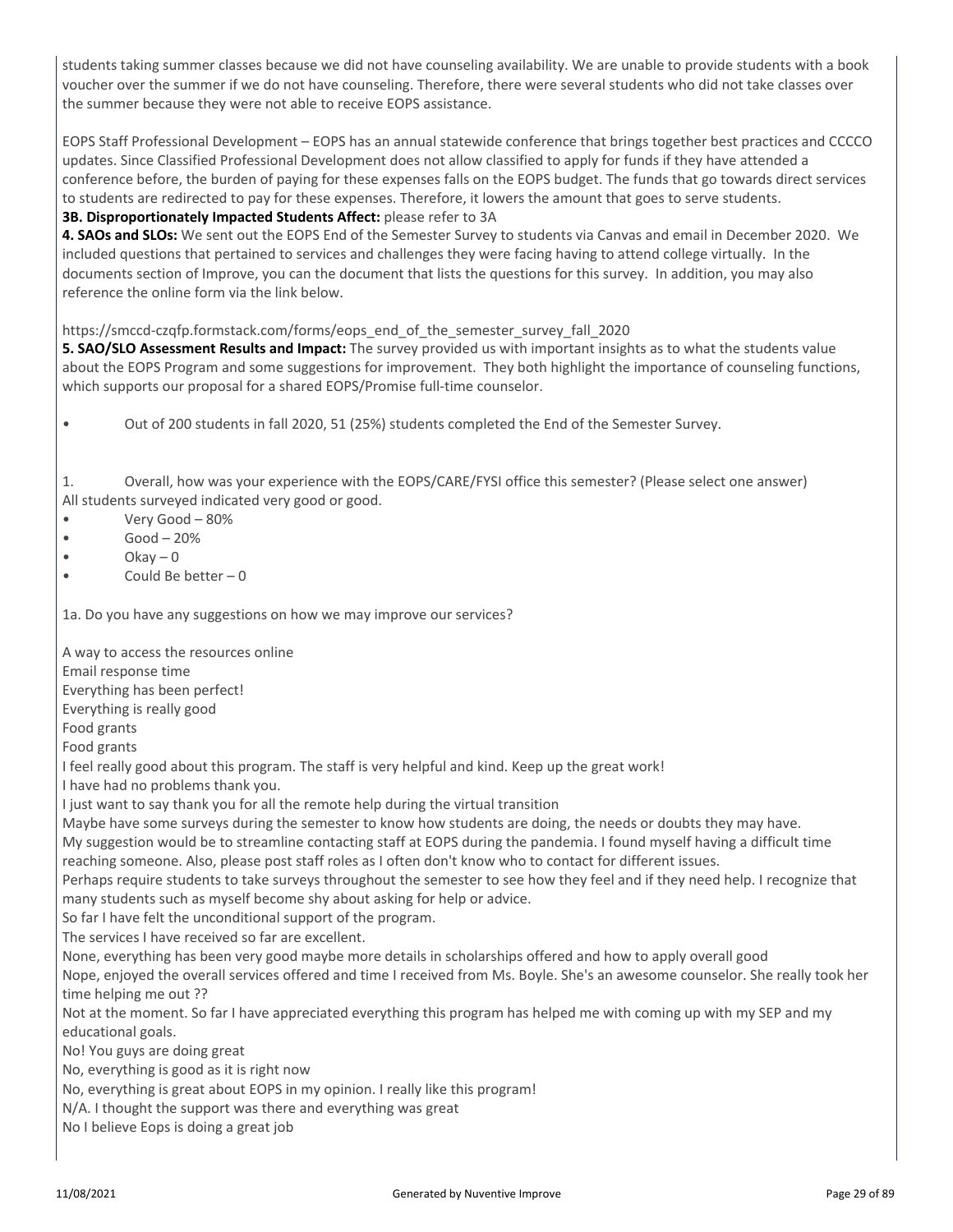2. To improve communication between the EOPS/CARE/FYSI Program and student we send emails and texts, in addition to calling students, to remind them of appointments and forward program announcements. Over the course for the semester, did you find these to be helpful?

YES NO Calls 88% 12% Emails 96% 4% Text 96% 4% Canvas 84% 16% Social Media 27% 73% Did not know about our social media pages 27% 73% 2a. Do you have any suggestions on how we can improve communication between EOPS/CARE/FYSI and the students? Being able to contact the counselors Dropping hours are a great way to communicate with students, which is something I saw was done this semester. That's awesome! Have designated contact regarding canvas inquiries I like the school email, so I can keep my school world separated from the personal. No other suggestions I recommend having a few drop in hours per week, in order to let students communicate with a counselor whenever they are free. I think the communication by email and text are the best option. I think the text messages are the most effective because it is a automatic saved alert on your phone. They have been the most helpful in my opinion. Maybe sending an appointment reminder or text message the day before I think would be great, overall the program provided great communication. More connection between counsel and student No maybe frequent reminders Some surveys during semester. Text messages are perfect! Texting about important dates has been super helpful for me! The only thing that has made it harder is covid! But before that things were super great Through text These are enough for me. no everything is good as is N/a (the faculty did a really good job) 3. Based on the information provided to you during your EOPS counseling appointment, are you confident that you know both the timeline to complete courses and the classes needed to reach your educational goal? 3a. The classes you need to reach your educational goal? \* • Very Confident – 63% • Confident – 29% • Somewhat Confident (For students who select this option, see follow-up question below.) – 6% • Not Confident at all (For students who select this option, see follow-up question below.) – 2% Why? Examples: undecided on major, undecided on goal, undecided on transfer university/college, etc. o Not doing well in school, not sure if I would get into my dream school 3b. The timeline to complete courses\* • Very Confident – 41% • Confident – 37% • Somewhat Confident (For students who select this option, see follow-up question below.) – 6% • Not Confident at all (For students who select this option, see follow-up question below.) – 4%

Why? Examples: undecided on major, undecided on goal, undecided on transfer university/college, etc. o Undecided on transfer university and undecided on concentration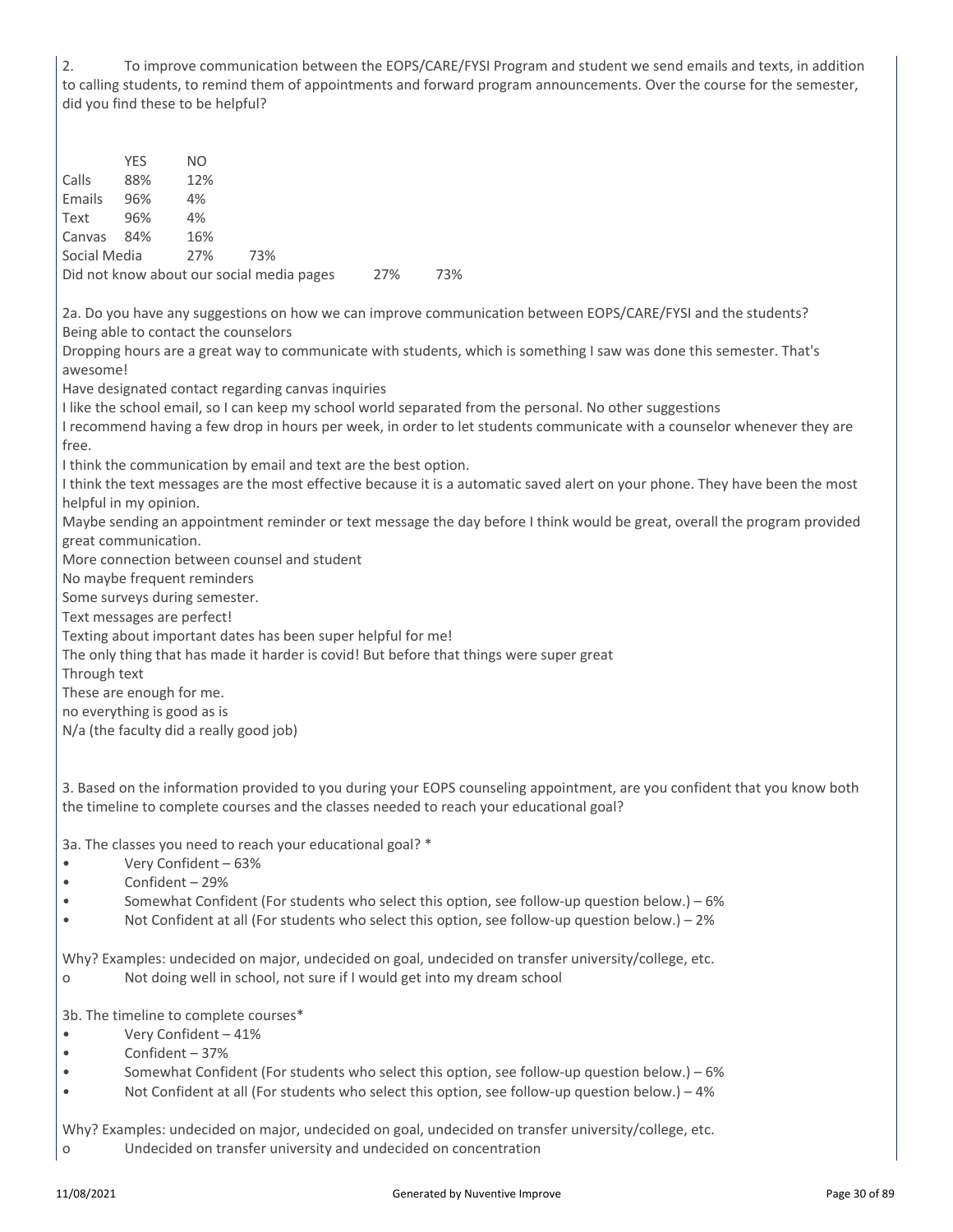- 4. After meeting with your EOPS counselor, what have you learned? (check all that apply)<sup>\*</sup>
- How to find resources on campus to help with academic success. selected by 59% of the students
- How to implement new study strategies selected by 39% of the students
- Understand career goals more clearly selected by 69% of the students
- How to select appropriate classes to achieve my academic goal(s) selected by 86% of the students
- Understanding transfer requirements selected by 65% of the students
- How to implement personal/self-care strategies selected by 45% of the students
- Other: selected by 0% of the students

68% of students selected 4-6 items 24% of students selected 2-3 items 8% of students selected 1 item

5. Let us know which of the following services you believe are the most important to you in the EOPS/CARE/FYSI Program. Please consider current and future contacts.\*

- Working with an EOPS Counselor / Academic/Educational Counseling selected by 92% of the students
- Working with the EOPS Staff selected by 61% of the students
- EOPS Orientations selected by 63% of the students
- Group Counseling Sessions/Workshops selected by 55% of the students
- Personal Counseling selected by 73% of the students
- Major and/or Career Guidance selected by 75% of the students
- Book Voucher selected by 88% of the students
- Food Voucher selected by 84% of the students
- Transportation Assistance selected by 75% of the students
- Priority Registration selected by 86% of the students
- Educational Equipment Loans: laptops, calculators, pulse pens & notebooks selected by 71% of the students
- School Supplies selected by 69% of the students
- CSU & UC Application Fee Waiver selected by 61% of the students
- PTK Membership Fees selected by 49% of the students
- Graduation Regalia selected by 57% of the students
- Check All

39% of students selected All 15 items 53% of students selected 5-10 items 8% of students selected 1-4 items

6. How easy was it to use your Book Voucher?\*

• Very Easy – 45%

o Comments:

Good !!! Very happy with it

I didn't have any conflict to access my book voucher

I had no troubles using the book voucher! It was really straightforward.

I have not yet needed a book voucher

I was able to follow the steps provided by EOPS to use my book voucher online during this quarantine. It was really helpful.

It was easy and had no issues. Nice job on this.

It was easy because when I pick up the books. People at the book store know and gave me the books that I need

It was easy to get my book voucher

It was fast and easy

It was in my account. I just use my G number when purchasing. This year, it was different since all classes and books were online. It was really easy. I just had to tell the bookstore that I was in the EOPS program and they helped me out easily.

it was very easy

It went smoothly with no issues. I received help as well.

It's just on the bookstore system.

My experience was easy because I knew the process of buying my books online. The first time however, it was a bit difficult for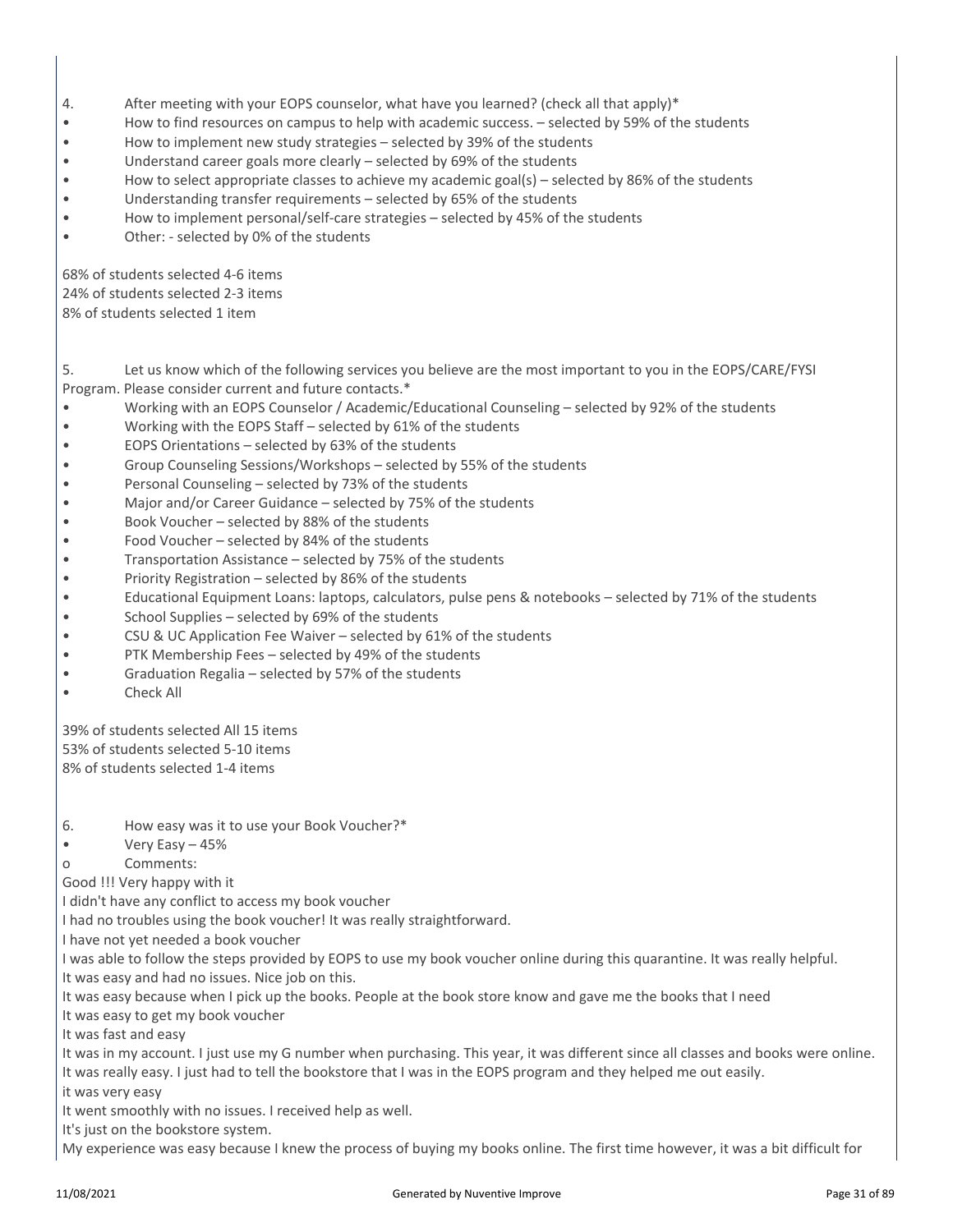me since it was new but after getting help, it became easy. In person is much much easier though. The steps were easy to follow and no problems popped out There was a really good explanation and easy to used To have access to my Book Voucher is so easy and fast Very appreciative Very easy With a call through the book store and the book was sent to me by mail.  $\bullet$  Easy  $-33\%$ o Comments: At the beginning was a bit difficult to know the steps, but later it became easy to do. easy I actually used the promise voucher I didn't use it I had some trouble at first, but then I did it right and to make sure I contact the bookstore to see I did it correctly. i have never used one I joined EOPS later in the semester when I had already acquired all the books for my classes, so I did not use my Book Voucher but I plan to next semester. I personally did not receive at voucher at the beginning because I entered the program late, but the program was generous enough to help me economically by refunding my money, thank you! I was a bit confused if certain book were already part of the course or I had to order them from the library. I when to Canada bookstore page and follow instructions it was easy It was easy to use I went at the book store link and I ordered my books. it was fast and simple it was my first time used online, and it was easy Pretty well this fall is my first Eops time... then for a while i have any comment about • Somewhat Easy – 14% o Comments: I did not have the book voucher because I applied late. I was somewhat confused I wasn't sure how to access until I spoke to my counselor I wasn't sure how to access until I spoke to my counselor It was tricky but I managed to use it easily! was kinda confusing • Not Easy at all – 8% o Comments: Did not get into program before semester started. Did not receive book voucher. I did not use voucher for this fall I have not used yet It was so easy before! But covid made it hard ): it was really hard for me I don't think I was able to get it 6a. Please share your experience in accessing your Book Voucher?\* 7. How helpful were EOPS's Social Media pages (Facebook and Instagram)?\* • Very Helpful – 12% • Somewhat Helpful – 14% o Suggestions: Thank you for support us!! • Did not know about the EOPS social media pages – 43% o Suggestions: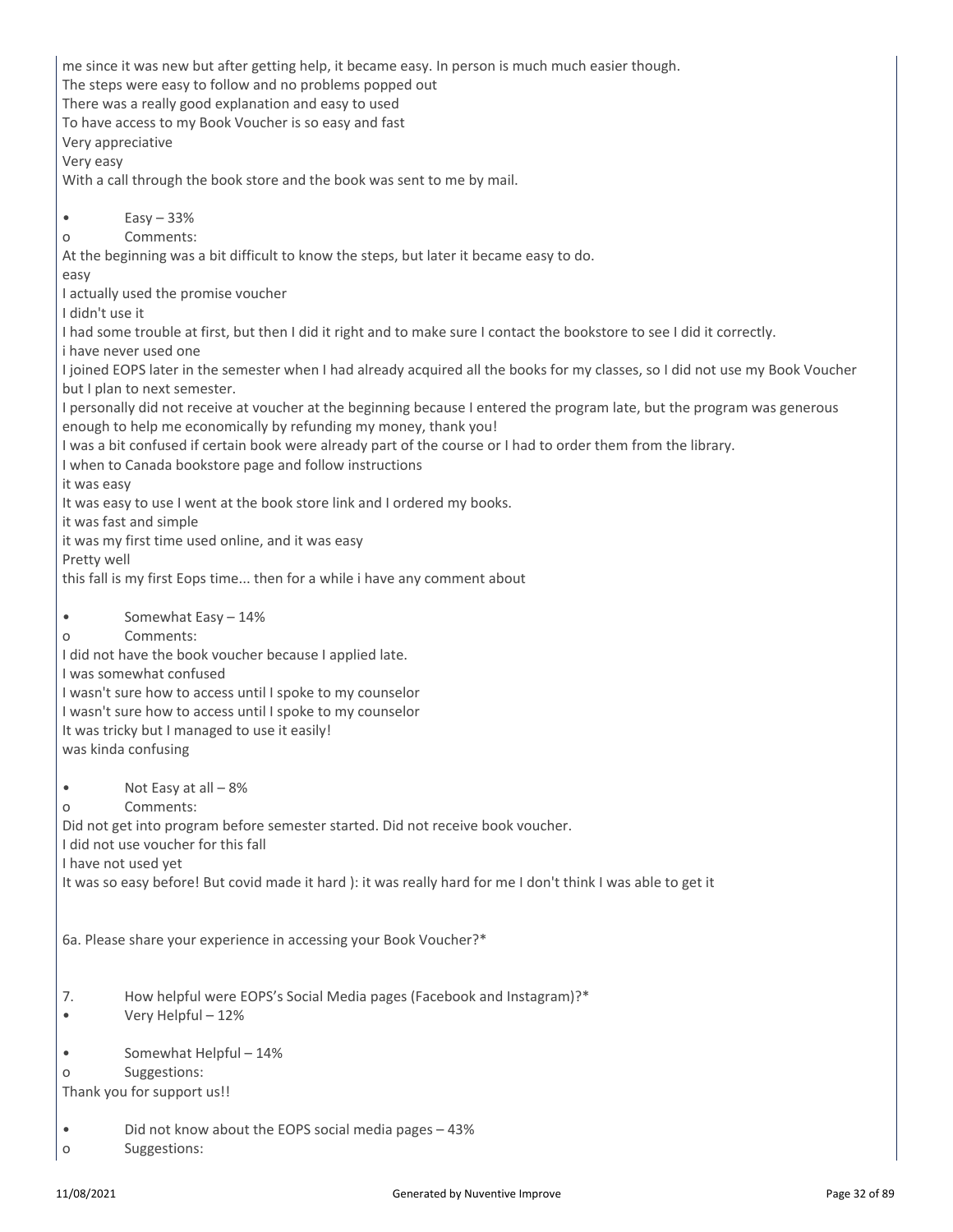Everything is good so far.

I suggest making clear what the discussion box is for in canvas. I believe that students should be able to ask any type of question in the discussion box, but I am still not quite sure what it is for.

I think you should talk about your social media know cause I am sure many do not know

It would be great to have this year the planner schedule.

Maybe the program could advertise what things you offer every once in a while because maybe a student needs something and didn't realize it the first email that was sent to us but later needs it.

No suggestions. I think EOPS is a great program as it is right now.

Overall, I think I just appreciated all the academic help. Helped me see my educational career clearer

• Did not use the EOPS social media pages – 31%

o Suggestions:

As I said before, My suggestion would be to streamline contacting staff at EOPS during the pandemia. I found myself having a difficult time reaching someone. Also, please post staff roles as I often don't know who to contact for different issues. I don't use social media. Maybe post on canvas more?

I have no other suggestions. However, I want to thank the adequate support. Thank you.

Not really because all the possibilities to reach out students you already are working with.

7a. Do you have any suggestions?\*

8. How difficult was it to schedule a counseling appointment this semester at your desired time?\*

- Very Easy 67%
- $\bullet$  Easy 25%
- Somewhat Easy (For students who select this option, see follow-up question below.) 6%
- Not Easy at all (For students who select this option, see follow-up question below.) 2%

8a. What hours would you prefer to have appointments available?\*

3:00pm to 6:00pm in the morning Mornings

9. Tutoring is extremely important for all college students. We want to be sure EOPS students are able to access and utilize the current College Tutoring Services in the Learning Center. Have you used the Tutoring Services in the Learning Center this semester? Select yes or no\*

- Yes (if yes, then..) 33%
- o 9a. If yes, how many times?\*
- ? 1-2 100% of those who indicated yes
- ?  $3-4-0%$
- ?  $5+ -0\%$
- o 9d. Did you use online tutoring?\*
- ? Yes 41% of those who indicated yes
- ? No 59% of those who indicated yes
- No (if no, then..)  $-67%$
- o 9b. Why did you not access Tutoring Services? Please select as many apply.\*
- ? Did not seek tutoring 68% of those who indicated no
- ? Did not have the subject I needed assistance 18% of those who indicated no
- Subjects that did not have tutors: ECE and ACTG
- ? Tutors hours did not fit with my schedule 15% of those who indicated no
- o 9d. Did you use online tutoring? \*
- ? Yes 4% of those who indicated no
- ? No 96% of those who indicated no
- 10. Are you currently in any of the following programs? Select all that apply\*
- Athletics selected by 4% of the students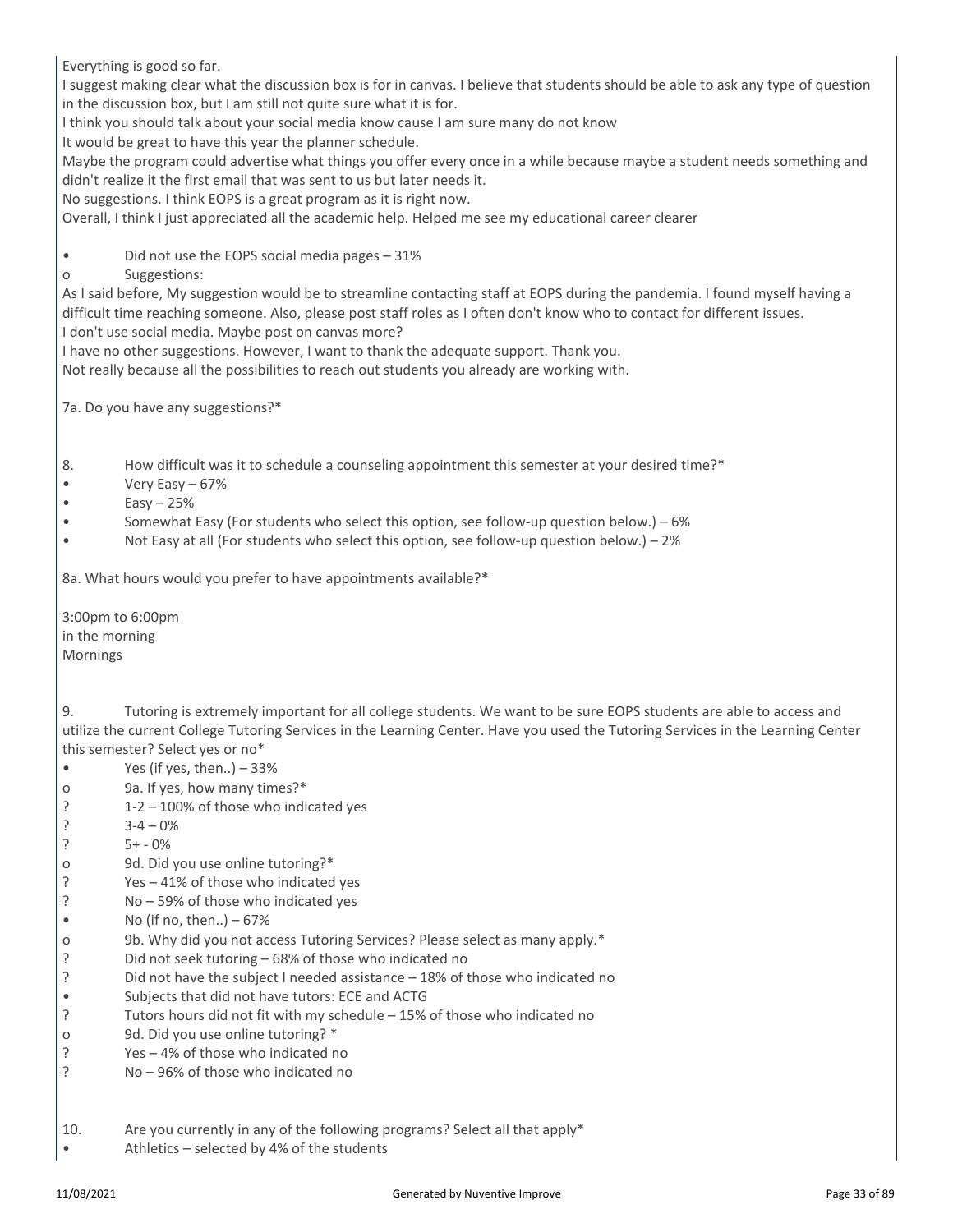- Bridges To Opportunities (BTO) selected by 4% of the students
- College for Working Adults (CWA) selected by 0% of the students
- Disability Resource Center (DRC) selected by 10% of the students
- Dream Center selected by 10% of the students
- ESO Adelante selected by 4% of the students
- Honors Transfer Program selected by 10% of the students
- Phi Theta Kappa (PTK) selected by 10% of the students
- Promise Scholars Program selected by 41% of the students
- Puente selected by 8% of the students
- SparkPoint selected by 25% of the students
- STEM Center selected by 10% of the students
- Student Life & Leadership ASCC selected by 2% of the students
- TRIO Student Support Services Program selected by 4% of the students
- Upward Bound Scholars selected by 4% of the students
- Veterans Services selected by 0% of the students
- Other: selected by 0% of the students

In addition to EOPS, students indicated the following number of programs:

6% of students indicated 5+ programs

12% of students indicated 3-4 programs

14% of students indicated 2 programs

46% of students indicated 1 program

22% of students were only in EOPS

- 11. Since Shelter In Place (SIP) which services within EOPS was the most useful and accessible?\*
- Working with an EOPS Counselor / Academic/Educational Counseling selected by 94% of students
- Working with the EOPS Staff selected by 24% of students
- Group Counseling Sessions/Workshops selected by 16% of students
- Personal Counseling selected by 25% of students
- Major and/or Career Guidance selected by 37% of students
- Book Voucher selected by 73% of students
- Food Voucher selected by 65% of students
- Transportation Assistance selected by 39% of students
- Financial Aid Assistance selected by 59% of students
- Priority Registration selected by 69% of students
- Educational Equipment Loans: laptops, calculators, pulse pens & notebooks selected by 37% of students
- School Supplies selected by 31% of students
- PTK Membership Fees selected by 8% of students
- Other: selected by 0% of students

43% of students identified 7+ services 30% of students identified 4-6 services

27% of students identified 1-3 services

- 12. Since Shelter In Place (SIP) what challenges have you faced in order to stay connected to your remote learning?\*
- Computer/laptop/tablet accessibility selected by 16% of students
- Internet connection  $-$  selected by 55% of students
- Cellular data selected by 20% of students
- Home/Family situation (including taking care of children, a family member, etc.) selected by 57% of students
- Work hours increased as an essential worker selected by 24% of students
- Unemployment selected by 33% of students
- Mental Health Issues selected by 31% of students
- Other: Physical health issues selected by 2% of students

4% of students identified 6 challenges

25% of students identified 4-5 challenges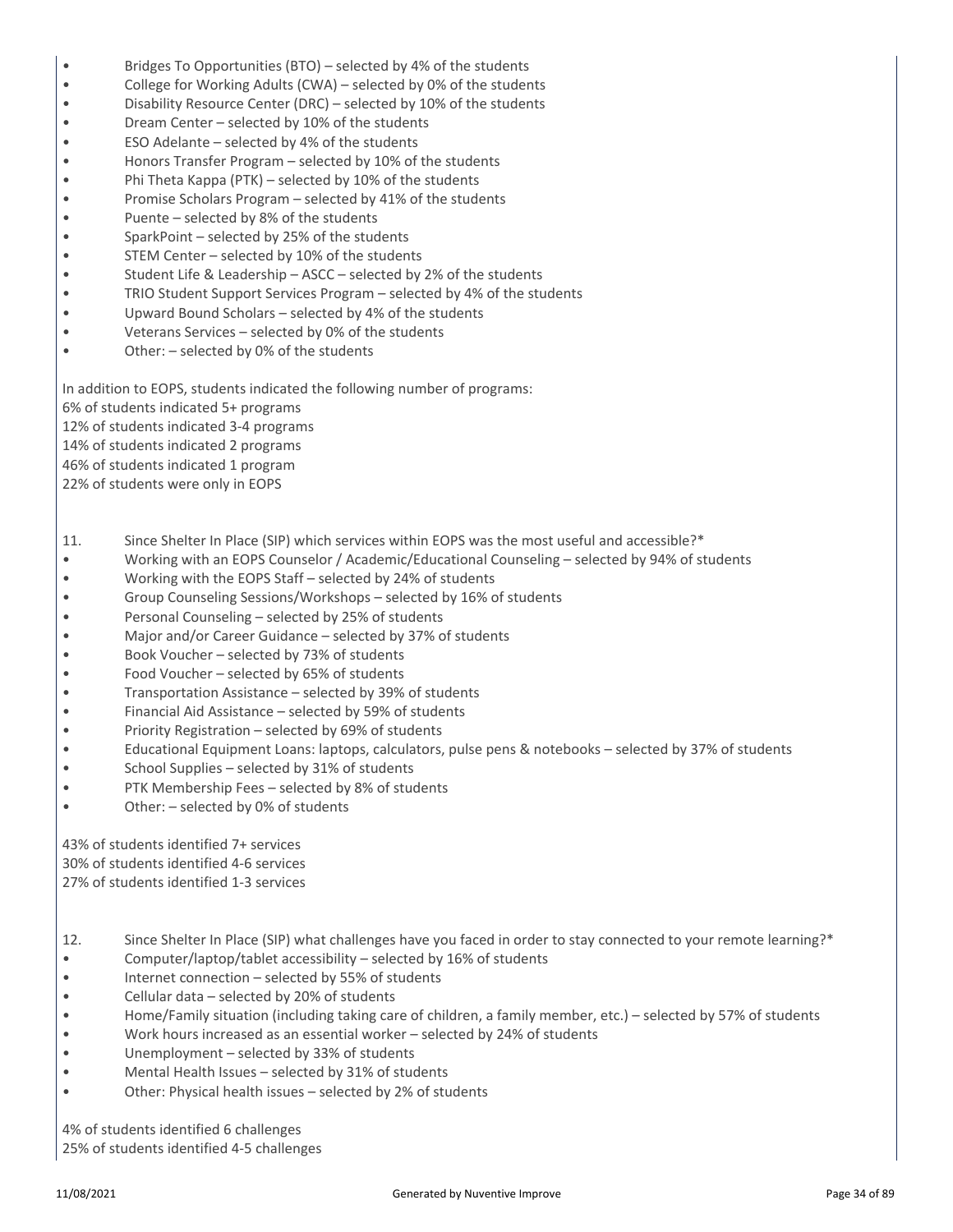| 29% of students identified 2-3 challenges<br>33% of students identified 1 challenge<br>9% of students indicated they had none                                                                                                                                                                                                                                                                                                                                                                                                                                                                                                                                                                                                                                                                                                                                                                                                                                                                                                                                                                                                                                                                                                                                                                                                                                                                      |
|----------------------------------------------------------------------------------------------------------------------------------------------------------------------------------------------------------------------------------------------------------------------------------------------------------------------------------------------------------------------------------------------------------------------------------------------------------------------------------------------------------------------------------------------------------------------------------------------------------------------------------------------------------------------------------------------------------------------------------------------------------------------------------------------------------------------------------------------------------------------------------------------------------------------------------------------------------------------------------------------------------------------------------------------------------------------------------------------------------------------------------------------------------------------------------------------------------------------------------------------------------------------------------------------------------------------------------------------------------------------------------------------------|
| What do you believe is your level of technology skills?*<br>13.<br>Advance - 35%<br>Intermediate - 61%<br>Beginner-4%<br>None $-0$ %                                                                                                                                                                                                                                                                                                                                                                                                                                                                                                                                                                                                                                                                                                                                                                                                                                                                                                                                                                                                                                                                                                                                                                                                                                                               |
| 13a. What programs do you need training with? Check all that apply:*<br>Canvas $-0$ %<br>$Zoom - 8%$<br>Word, Excel, and PowerPoint - 27%<br>Google Drive - 10%<br>Other: - Interior Design 2%                                                                                                                                                                                                                                                                                                                                                                                                                                                                                                                                                                                                                                                                                                                                                                                                                                                                                                                                                                                                                                                                                                                                                                                                     |
| Do you plan on returning to Cañada College Spring 2020?*<br>14.<br>Yes (if yes, then) $-92%$<br>14a. What assistance do you feel you need in order to be prepared to start the fall semester to work remotely? (i.e.<br>O<br>laptops, etc.)<br>Hot spot - 19% of those who indicated yes<br>ŗ<br>Laptop $-17%$ of those who indicated yes<br>?<br>Book Voucher - 17% of those who indicated yes<br>Food Voucher - 15% of those who indicated yes<br>?<br>Financial Assistance - 13% of those who indicated yes<br>?<br>Transportation - 11% of those who indicated yes<br>?<br>?<br>School Supplies - 11% of those who indicated yes<br>?<br>Counseling - 4% of those who indicated yes<br>Registration Fees - 2% of those who indicated yes<br>ç<br>Personal Counseling - 2% of those who indicated yes<br>ç<br>No (if no, then) $-8%$<br>14b. Please let us know why you plan not to return?<br>O<br>?<br>Transferring - 50% of those who indicated no<br>?<br>Attending another community college - 25% of those who indicated no<br>ŗ<br>Finish with all their classes - 25% of those who indicated no                                                                                                                                                                                                                                                                                         |
| Comments: Recommendations or suggestions for improvement and what you consider the best in the programs.*<br>15.<br>Nothing great so far!<br>I don't have many recommendations. I think EOPS should continue doing what they have been doing.<br>Overall it was great<br>What I consider the best is the online priority registration and book vouchers.<br>No comments, I think it is great as it is!! And I thank you for that!!<br>I feel that EOPS had helped with all my transition and specially with my USC application.<br>This is a great program. This has helped me a lot and I will forever be thankful for this!<br>all the help are great for the student<br>Allow students to purchase/rent books thru Amazon when bookstore doesn't have the books available<br>Increasing EOPS counseling (walk ins)?<br>I love everything this program does for us. Everything about it is extremely helpful.<br>Nothing at this moment. You all have been great and extremely helpful!<br>The programs are wonderful I love them all<br>I think I had all the resources I needed this semester from eops.<br>You do a great job! Even though the difficult time, you are always available. Thank for your support<br>I don't anything has to be improved, Everything that the EOPS program is doing is doing great.<br>I think everything that the program offers is very important and helpful |
|                                                                                                                                                                                                                                                                                                                                                                                                                                                                                                                                                                                                                                                                                                                                                                                                                                                                                                                                                                                                                                                                                                                                                                                                                                                                                                                                                                                                    |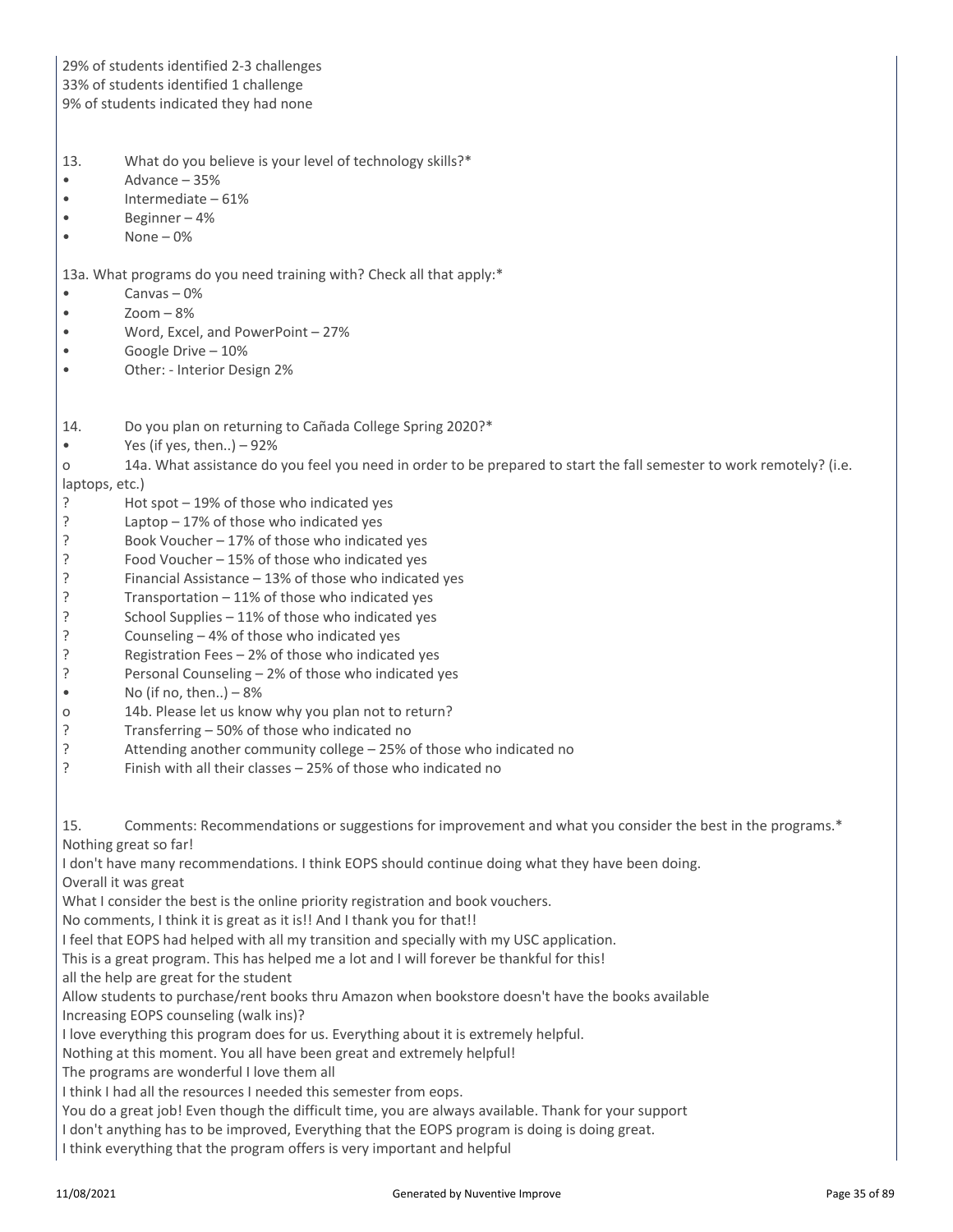| I'm new on this program and i need to visualize for next season how this program work exactly        |
|------------------------------------------------------------------------------------------------------|
| More time of appointments duration.                                                                  |
| more food and gas gift cards                                                                         |
| the gift cards                                                                                       |
| I am very grateful for the support given to low-income families to achieve their academic goals.     |
| A more accessible way to the canvas page, on where everything is                                     |
| The unconditional support of all the people of the EOPS team.                                        |
| A more accessible way to the canvas page, on where everything is                                     |
| Program has been extremely helpful. I'm forever grateful for the assistance for food and EOPS        |
| The best of this program is that you are with us through out our college experience, thanks.         |
| I enjoyed having the requirement of meeting up with an EOPS counselor multiple times in the semester |
| I think overall my experience at Canada and the Eops program was great.                              |
| I would like to get some food assistance                                                             |
| The best for me is counseling because it is really supportive to adquiere knowledge about careers.   |
| None everyone great                                                                                  |
| Not suggestions. Thank you.                                                                          |
| continue working like now                                                                            |
| Thank you for all your help!                                                                         |
| School supplies                                                                                      |
| I do not have anything                                                                               |
|                                                                                                      |
|                                                                                                      |
| Please indicate how many semesters you have been in EOPS?*<br>16.                                    |
| $1 - 2 - 47%$                                                                                        |
| $3 - 4 - 31%$                                                                                        |
| $5 - 6 - 14%$                                                                                        |
| $6+ - 8%$                                                                                            |
|                                                                                                      |
|                                                                                                      |
| Please indicate how many semesters you have been in Cañada College?*<br>17.                          |
| $1 - 2 - 22%$                                                                                        |
| $3 - 4 - 49%$                                                                                        |
| $5 - 6 - 17%$                                                                                        |
| $6+ - 12%$                                                                                           |
|                                                                                                      |
|                                                                                                      |
| <b>Annual Update Status: Complete</b>                                                                |
| <b>Related Documents &amp; Links:</b><br>Program Review Update 2021-22.docx                          |
| FT Tenure Track Shared EOPS PSP Counselor 2021.docx                                                  |
| Classified-Hiring-Justification FYSI PSC 2021.docx                                                   |
| <b>EOPS End of the Semester Survey Fall 2020 Questions.pdf</b>                                       |
| <b>EOPS SAO results Fall 2020.pdf</b>                                                                |
|                                                                                                      |

## **Goal Description: Transportation (2018-19 and 2019-20)**

EOPS was established to provide "over and above" support services for financially needy and educationally disadvantaged students by creating an environment which values each individual's potential to achieve their goals, educational careers and objectives, including, obtaining job skills, occupational certificates or associate degrees and transferring to four-year institutions. Transportation costs are a key element of support that we provide students.

**Goal Status:** 2 - Continuing (PR)

**Relevant Program Review Cycle:** 2019-2020

**Estimated Start Date:** 10/25/2018

**Estimated Completion Date:** 10/25/2018

**Please select the college goals with which your program goal aligns.:** Student Completion/Success - Provide educational and student services programs that highlight inclusivity diversity and equity in their mission to help students meet their unique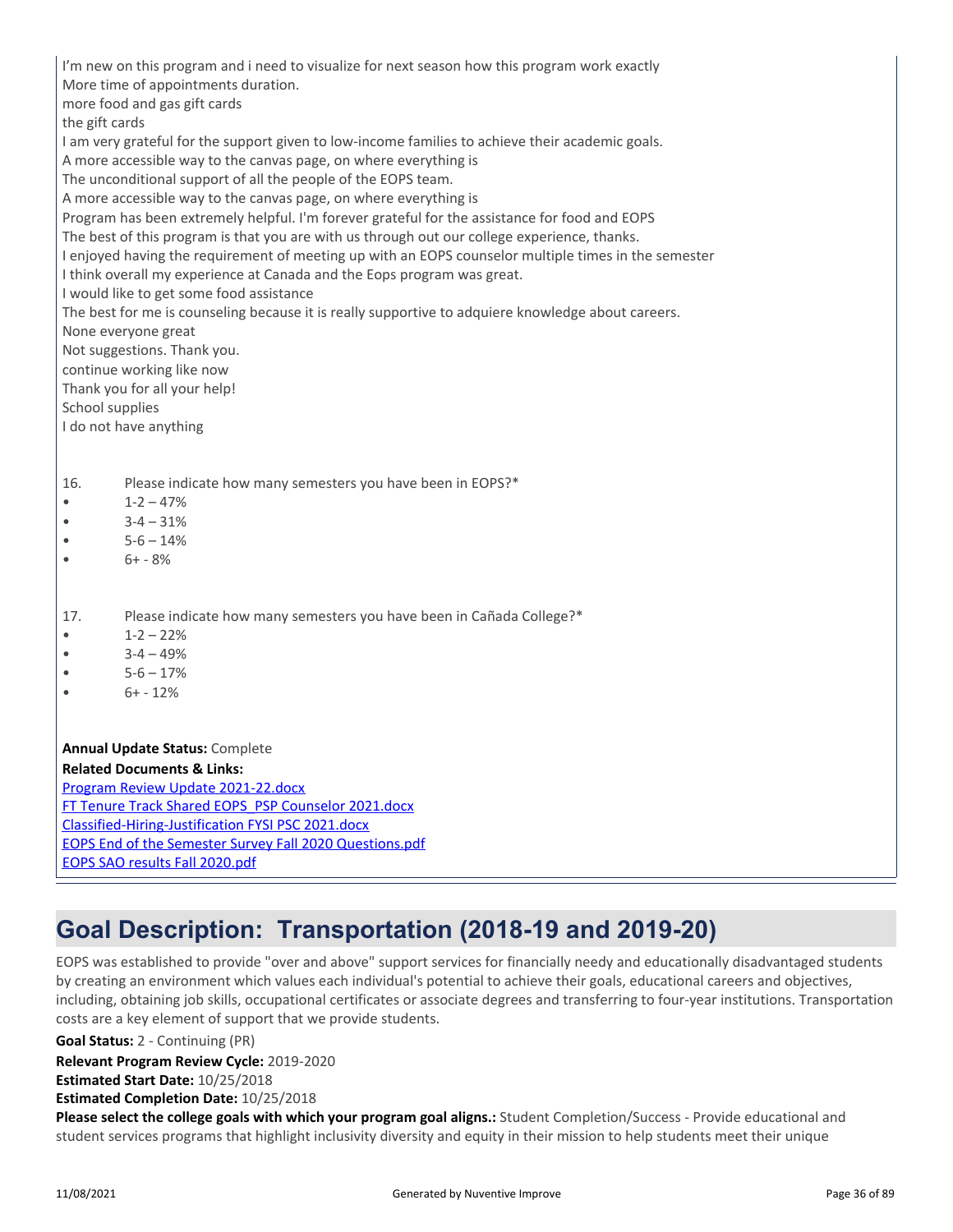educational goals and minimize logistical and financial barriers to success., Organizational Development - Focus institutional resources on the structures processes and practices that invest in a diverse student population and prioritize and promote equitable inclusive and transformative learning.

### *Resource Requests*

funding for transportation costs (SamTrans/CalTrain/parking) - In 2017-18 we spent \$50,000 in transportation, the College provided funding for half the costs. This year we only have \$30,000 total allocated toward transportation. It will not be enough to cover both fall and spring. Not to mention if we'd like to serve students during summer 2019.

**Type of Resource:** Other **Cost:** 15000

## **Goal Description: Food Vouchers (2018-19 and 2019-20)**

EOPS was established to provide "over and above" support services for financially needy and educationally disadvantaged students by creating an environment which values each individual's potential to achieve their goals, educational careers and objectives, including, obtaining job skills, occupational certificates or associate degrees and transferring to four-year institutions. Since spring 2018, we have been able to provide daily food vouchers to students at a reduced price in collaboration with the Bookstore, ASCC and SparkPoint. This address the food inequities that our students face on a daily bases. Students are given up to \$6/day to purchase a meal at the Bookstore or Pony Express.

**Goal Status:** 2 - Continuing (PR)

**Relevant Program Review Cycle:** 2019-2020

**Estimated Start Date:** 10/25/2018

**Estimated Completion Date:** 10/25/2018

**Please select the college goals with which your program goal aligns.:** Student Completion/Success - Provide educational and student services programs that highlight inclusivity diversity and equity in their mission to help students meet their unique educational goals and minimize logistical and financial barriers to success., Organizational Development - Focus institutional resources on the structures processes and practices that invest in a diverse student population and prioritize and promote equitable inclusive and transformative learning.

### *Resource Requests*

**Funding for food vouchers -** For spring 2018 we spent approximately \$13,400 for one semester. That semester was the first time we offered it and now that students are aware of this service the demand has increase.

**Type of Resource:** Other **Cost:** 8000

Funding for food vouchers/assistance - For 2020-21 we spent \$45,826 in food assistance.

**Status:** New Request - Active

**Type of Resource:** Other

**Cost:** 15000

**One-Time or Recurring Cost?:** Recurring Cost

**Critical Question: How does this resource request support closing the equity gap?:** EOPS's mission is to work with low-income, educationally disadvantaged students.

**Critical Question: How does this resource request support Latinx and AANAPISI students?:** Over 60% of EOPS student identify as Latinx.

**Resource Priority Ranking:** High Priority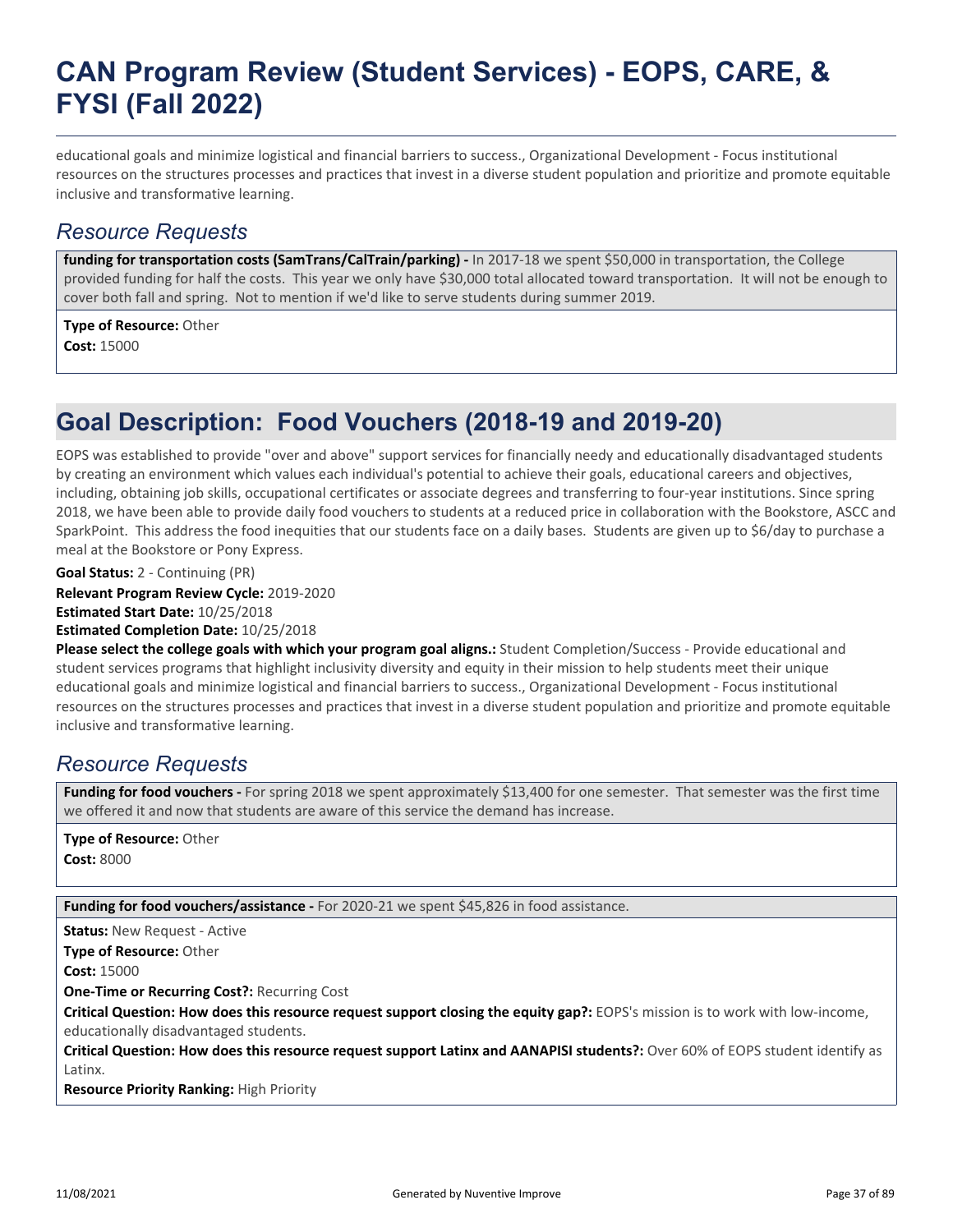## **Goal Description: Professional Development (2018-19 and 2019-20)**

To provide continuous training for our faculty and staff. In particular to allow EOPS staff to attend the annual CCCEOPS Annual Conference. The EOPS/CARE Coordinator is required to attend 2 training per year. In addition, EOPS faculty and staff are able to learn about best practices and training on State policies and procedures.

**Goal Status:** 2 - Continuing (PR)

**Relevant Program Review Cycle:** 2019-2020

**Estimated Start Date:** 10/25/2018

**Estimated Completion Date:** 10/25/2018

**Please select the college goals with which your program goal aligns.:** Organizational Development - Focus institutional resources on the structures processes and practices that invest in a diverse student population and prioritize and promote equitable inclusive and transformative learning.

### *Resource Requests*

**Funding for professional development 2018-19 -** Faculty & Staff Conference Expenses for CCCEOPSA Annual Conference 2018 which will be in Monterey this year (includes registration, hotel, transportation & per diem for Jose & Mayra)

**Type of Resource:** Professional Development **Cost:** 2310

**Funding for professional development 2019-20 -** Faculty & Staff Conference Expenses for CCCEOPSA Annual Conference 2019 that will be in southern California in 2019 (includes registration, hotel, transportation & per diem for up to 6)

**Type of Resource:** Professional Development **Cost:** 9000

## **Goal Description: Laptops for students**

Although loaning out educational equipment is one of our strengths, it is also a challenge because we need to replace them due to normal wear and tear, damages, and being lost/stolen. In working order, we currently have sixteen laptops. These items are in high demand and we are limited as to purchasing them.

**Goal Status:** 2 - Continuing (PR)

**Relevant Program Review Cycle:** 2019-2020

**Estimated Start Date:** 08/01/2019

**Please select the college goals with which your program goal aligns.:** Student Completion/Success - Provide educational and student services programs that highlight inclusivity diversity and equity in their mission to help students meet their unique educational goals and minimize logistical and financial barriers to success., Organizational Development - Focus institutional resources on the structures processes and practices that invest in a diverse student population and prioritize and promote equitable inclusive and transformative learning.

### *Resource Requests*

Laptops for students - 10 laptops including brief case and extended warranty (\$1,497 each)

**Type of Resource:** Equipment (Items Over \$5000) **Cost:** 14965

## **Goal Description: Expand Counseling Services (2018-19 and 2019-20)**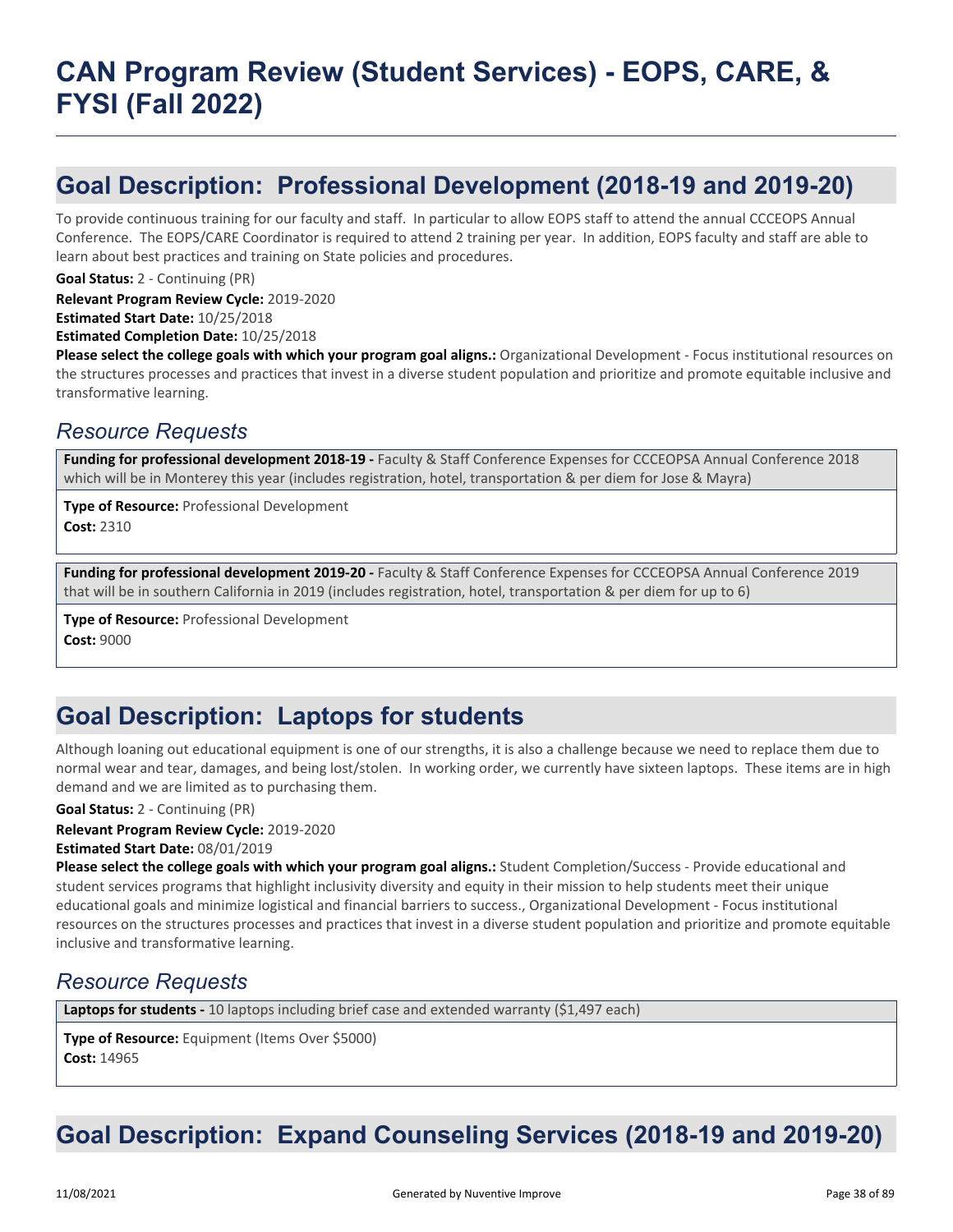EOPS was established to provide "over and above" support services for financially needy and educationally disadvantaged students by creating an environment which values each individual's potential to achieve their goals, educational careers and objectives, including, obtaining job skills, occupational certificates or associate degrees and transferring to four-year institutions. Counseling services is key the EOPS philosophy and is inline with various Statewide initiatives, such as Guided Pathways.

**Goal Status:** 2 - Continuing (PR)

**Relevant Program Review Cycle:** 2019-2020 **Estimated Start Date:** 05/28/2019

**Please select the college goals with which your program goal aligns.:** Student Completion/Success - Provide educational and student services programs that highlight inclusivity diversity and equity in their mission to help students meet their unique educational goals and minimize logistical and financial barriers to success., Organizational Development - Focus institutional resources on the structures processes and practices that invest in a diverse student population and prioritize and promote equitable inclusive and transformative learning.

### *Resource Requests*

**Funding for Summer Counseling 2020. In summer 2019, we served approximately 120 students. Unfortunately, we can determine if we are able to provide summer services (which also includes a book voucher, food voucher and transportation costs), until after the summer registration starts. For many of our students not having EOPS support over the summer meant they were not able to take class(es).**

**Status:** Continued Request - Active **Type of Resource:** Non-Instructional Personnel **Cost:** 5000 **One-Time or Recurring Cost?:** Recurring Cost

**Zoom Equipment for "Skype" Counseling (equipment and headphones) -** To provide more access to counselors for students who are unable to come to campus. General Counseling was approved to get this equipment and EOPS would like the same opportunity to offer this service to students

**Type of Resource:** Information Technology **Cost:** 600

## **Goal Description: Student Area**

EOPS was established to provide "over and above" support services for financially needy and educationally disadvantaged students by creating an environment which values each individual's potential to achieve their goals, educational careers and objectives, including, obtaining job skills, occupational certificates or associate degrees and transferring to four-year institutions.

**Goal Status:** 2 - Continuing (PR)

**Relevant Program Review Cycle:** 2019-2020, 2020-2021, 2022-2023

**Who's Responsible for this Goal?:** Max Hartman

**Please select the college goals with which your program goal aligns.:** Organizational Development - Focus institutional resources on the structures, processes, and practices that invest in a diverse student population and prioritize and promote equitable, inclusive, and transformative learning.

**Please select the college strategic initiatives with which your program goal aligns.:** Improve Student Completion, Promote a Climate of Inclusivity

### *Resource Requests*

**EOPS/CARE/CalWORKs/FFYI would like to secure a permanent space. In 2010 EOPS/CARE/CalWORKs student study area was used as swing space due to remodeling to building 5 and the addition of CIETL. When the remodeling was completed that space was not returned to the Programs. The area was used by students to study, EOPS Cub meetings, EOPS/CARE/CalWORKs /FFYI activities, food pantry, computer and printing usage, text book library, etc. This has also limited the opportunity for the**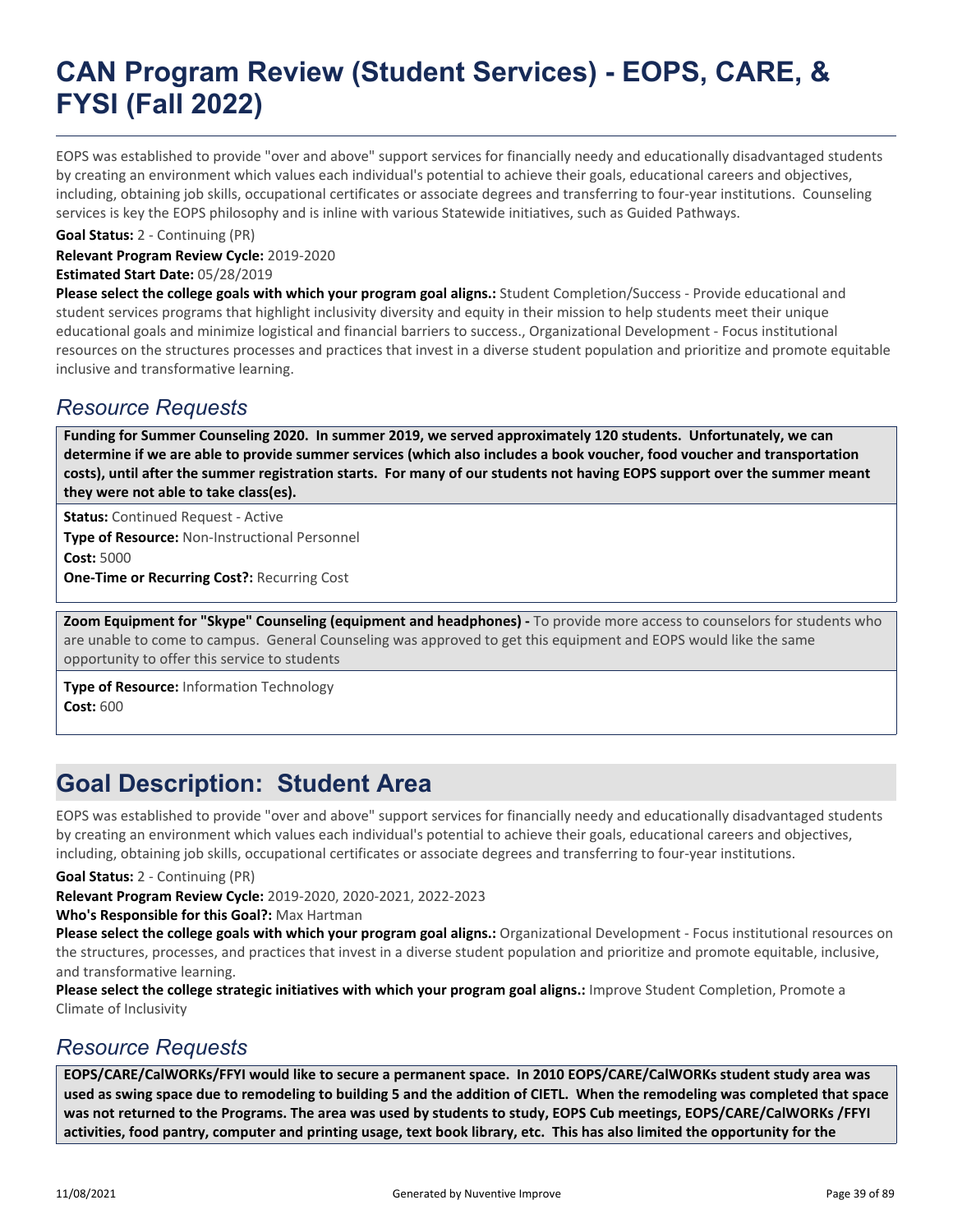#### **Programs to offer**

**Status:** Continued Request - Active **Type of Resource: Facilities Cost:** 0 **One-Time or Recurring Cost?:** One-Time Cost

**Critical Question: How does this resource request support closing the equity gap?:** The lack of space limits the ability of EOPS to build community and expand on a safe place for students to gather, which is critical for our low-income first-generation students. **Critical Question: How does this resource request support Latinx and AANAPISI students?:** More than 60% of EOPS students identify as Latinx.

**Resource Priority Ranking:** High Priority

## **Goal Description: Color Printer for the EOPS/CARE Coordinator**

WE prints various documents that require color.

**Goal Status:** 1 - New (PR)

#### **Relevant Program Review Cycle:** 2019-2020

**Please select the college goals with which your program goal aligns.:** Student Completion/Success - Provide educational and student services programs that highlight inclusivity diversity and equity in their mission to help students meet their unique educational goals and minimize logistical and financial barriers to success., Organizational Development - Focus institutional resources on the structures processes and practices that invest in a diverse student population and prioritize and promote equitable inclusive and transformative learning.

### *Resource Requests*

**Color Printer**

**Type of Resource:** Information Technology **Cost:** 400

## **Goal Description: Transportation (2019-20 and 2020-21)**

EOPS was established to provide "over and above" support services for financially needy and educationally disadvantaged students by creating an environment which values each individual's potential to achieve their goals, educational careers and objectives, including, obtaining job skills, occupational certificates or associate degrees and transferring to four-year institutions. Transportation costs are a key element of support that we provide students.

**Goal Status:** 2 - Continuing (PR)

**Relevant Program Review Cycle:** 2019-2020, 2020-2021

**Estimated Start Date:** 11/01/2019

**Please select the college goals with which your program goal aligns.:** Student Completion/Success - Provide educational and student services programs that highlight inclusivity diversity and equity in their mission to help students meet their unique educational goals and minimize logistical and financial barriers to success., Organizational Development - Focus institutional resources on the structures processes and practices that invest in a diverse student population and prioritize and promote equitable inclusive and transformative learning.

### *Resource Requests*

**Transportation: Bus Passes (\$69 each) & Parking Permits (\$30 each). Next to books, transportation is the next biggest EOPS expense. In 2018-19, \$53,884 was spent on transportation.**

**Status:** Continued Request - Active **Type of Resource:** Other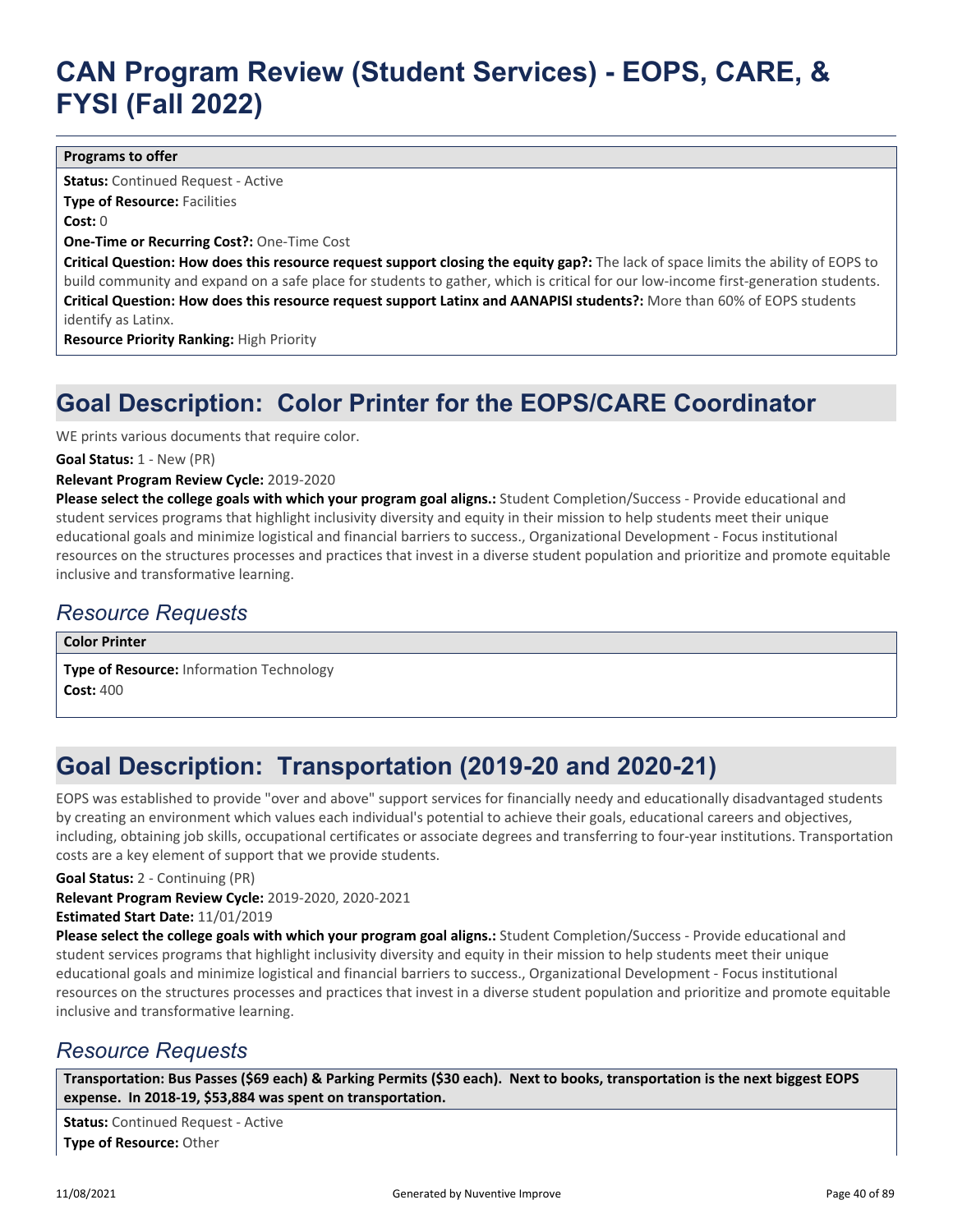**Cost:** 25000

**One-Time or Recurring Cost?:** Recurring Cost

## **Goal Description: Food Vouchers (2019-20 and 2020-21)**

EOPS was established to provide "over and above" support services for financially needy and educationally disadvantaged students by creating an environment which values each individual's potential to achieve their goals, educational careers and objectives, including, obtaining job skills, occupational certificates or associate degrees and transferring to four-year institutions. Since spring 2018, we have been able to provide daily food vouchers to students at a reduced price in collaboration with the Bookstore, ASCC and SparkPoint. This address the food inequities that our students face on a daily bases. Students are given up to \$6/day to purchase a meal at the Bookstore or Pony Express.

**Goal Status:** 2 - Continuing (PR)

**Relevant Program Review Cycle:** 2019-2020, 2020-2021

**Estimated Start Date:** 11/01/2019

**Please select the college goals with which your program goal aligns.:** Student Completion/Success - Provide educational and student services programs that highlight inclusivity diversity and equity in their mission to help students meet their unique educational goals and minimize logistical and financial barriers to success.

### *Resource Requests*

**Food Vouchers (\$7/day/pp). The food voucher addresses the food inequities our students face daily. Since we have expanded the service to The Grove and have increased from \$6/day to \$7/day, it is becoming more in demand. This is the third highest cost of direct services to students in the EOPS budget. In 2018-19, \$21,020 was spent on the food vouchers.**

**Status:** Continued Request - Active **Type of Resource:** Other **Cost:** 15000 **One-Time or Recurring Cost?:** Recurring Cost

## **Goal Description: Professional Development (2019-20 and 2020-21)**

In order for faculty and staff to attend trainings and conferences, like the CCCEOPSA. Since staff is limited to using Classified PD funds only once for a conference, using EOPS funds takes away funds from other direct services to students.

**Goal Status:** 2 - Continuing (PR)

**Relevant Program Review Cycle:** 2019-2020, 2020-2021

**Estimated Start Date:** 11/01/2019

**Please select the college goals with which your program goal aligns.:** Organizational Development - Focus institutional resources on the structures processes and practices that invest in a diverse student population and prioritize and promote equitable inclusive and transformative learning.

### *Resource Requests*

**Status:** Continued Request - Active **Type of Resource:** Professional Development **Cost:** 5000 **One-Time or Recurring Cost?:** Recurring Cost **Professional Development Funds**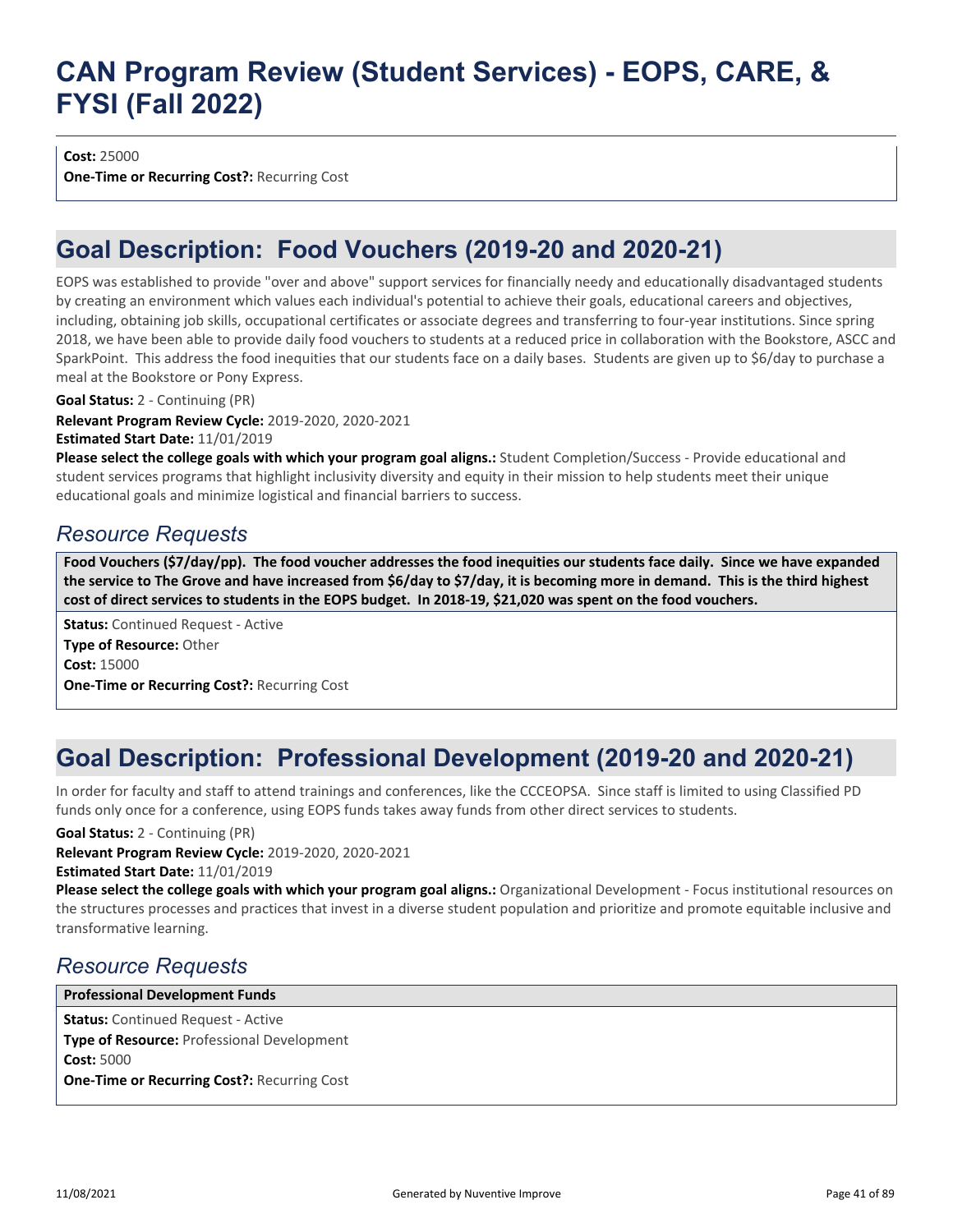## **Goal Description: Expand Counseling Services (2019-20 and 2020-21)**

EOPS was established to provide "over and above" support services for financially needy and educationally disadvantaged students by creating an environment which values each individual's potential to achieve their goals, educational careers and objectives, including, obtaining job skills, occupational certificates or associate degrees and transferring to four-year institutions. Counseling services is key the EOPS philosophy and is inline with various Statewide initiatives, such as Guided Pathways.

**Goal Status:** 2 - Continuing (PR)

**Relevant Program Review Cycle:** 2019-2020, 2020-2021

**Estimated Start Date:** 05/01/2021

**Please select the college goals with which your program goal aligns.:** Student Completion/Success - Provide educational and student services programs that highlight inclusivity diversity and equity in their mission to help students meet their unique educational goals and minimize logistical and financial barriers to success., Organizational Development - Focus institutional resources on the structures processes and practices that invest in a diverse student population and prioritize and promote equitable inclusive and transformative learning.

### *Resource Requests*

**Funding for Summer Counseling 2020. In summer 2019, we served approximately 120 students. Unfortunately, we can determine if we are able to provide summer services (which also includes a book voucher, food voucher and transportation costs), until after the summer registration starts. For many of our students not having EOPS support over the summer meant they were not able to take class(es).**

**Status:** Continued Request - Active **Type of Resource:** Non-Instructional Personnel **Cost:** 5000 **One-Time or Recurring Cost?:** Recurring Cost

## **Goal Description: Color Printer for the EOPS/CARE Coordinator (2019-20 and 2020-21)**

We prints various documents that require color.

**Goal Status:** 1 - New (PR)

**Relevant Program Review Cycle:** 2019-2020, 2020-2021 **Estimated Start Date:** 11/01/2019

**Please select the college goals with which your program goal aligns.:** Student Completion/Success - Provide educational and student services programs that highlight inclusivity diversity and equity in their mission to help students meet their unique educational goals and minimize logistical and financial barriers to success.

## *Resource Requests*

**Status:** New Request - Active **Type of Resource:** Other **Cost:** 500 **One-Time or Recurring Cost?:** One-Time Cost **Color printer**

## **Goal Description: EOPS/CARE/CalWORKs/FYSI Student Area (2019-**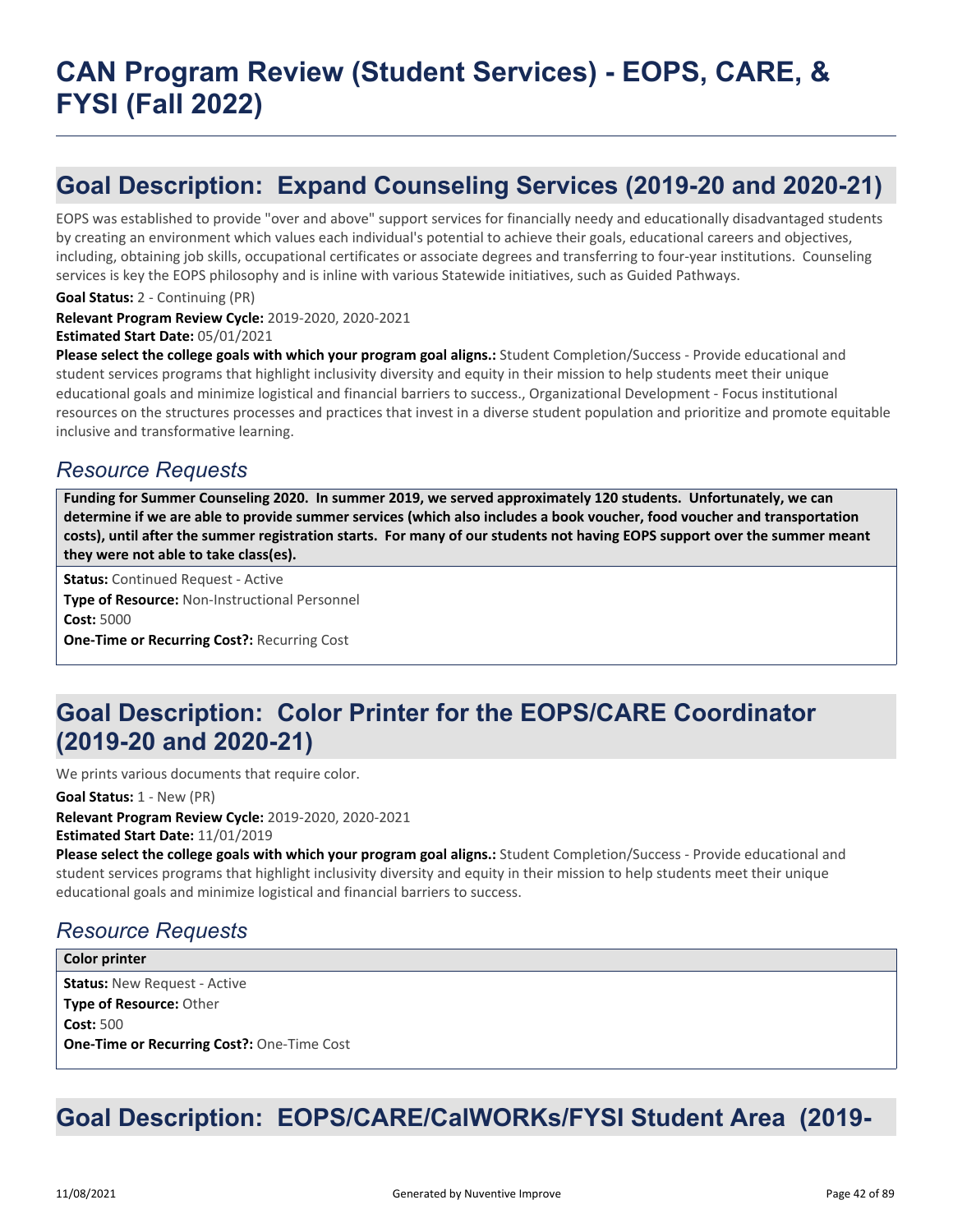## **20 and 2020-21)**

EOPS was established to provide "over and above" support services for financially needy and educationally disadvantaged students by creating an environment which values each individual's potential to achieve their goals, educational careers and objectives, including, obtaining job skills, occupational certificates or associate degrees and transferring to four-year institutions.

**Goal Status:** 2 - Continuing (PR)

**Relevant Program Review Cycle:** 2019-2020, 2020-2021 **Estimated Start Date:** 11/01/2019

**Please select the college goals with which your program goal aligns.:** Student Completion/Success - Provide educational and student services programs that highlight inclusivity diversity and equity in their mission to help students meet their unique educational goals and minimize logistical and financial barriers to success., Organizational Development - Focus institutional resources on the structures processes and practices that invest in a diverse student population and prioritize and promote equitable inclusive and transformative learning.

### *Resource Requests*

**EOPS/CARE/CalWORKs/FFYI would like to secure a permanent space. In 2010 EOPS/CARE/CalWORKs student study area was used as swing space due to remodeling to building 5 and the addition of CIETL. When the remodeling was completed that space was not returned to the Programs. The area was used by students to study, EOPS Cub meetings, EOPS/CARE/CalWORKs /FFYI activities, food pantry, computer and printing usage, text book library, etc. This has also limited the opportunity for the Programs to offer**

**Status:** Continued Request - Active **Type of Resource: Facilities Cost:** 0 **One-Time or Recurring Cost?:** One-Time Cost

## **Goal Description: EOPS Counselor - Full-Time Tenure Track (2019-20 and 2020-21)**

In the Program Review process, we identified the challenge of needing to increase the number of students served each year now that the State funding allocation formula is in place. Having a full-time EOPS counselor will allow for more consistency, increase student appointments, and expand on supportive services to students. Please see the attached Hiring Justification Proposal.

**Goal Status:** 1 - New (PR)

### **Relevant Program Review Cycle:** 2020-2021

**Estimated Start Date:** 08/01/2020

**Please select the college goals with which your program goal aligns.:** Student Completion/Success - Provide educational and student services programs that highlight inclusivity diversity and equity in their mission to help students meet their unique educational goals and minimize logistical and financial barriers to success., Organizational Development - Focus institutional resources on the structures processes and practices that invest in a diverse student population and prioritize and promote equitable inclusive and transformative learning.

### *Resource Requests*

#### **Full-time tenure track EOPS Counselor Position**

**Status:** New Request - Active **Type of Resource:** Non-Instructional Personnel **Cost:** 127000 **One-Time or Recurring Cost?:** Recurring Cost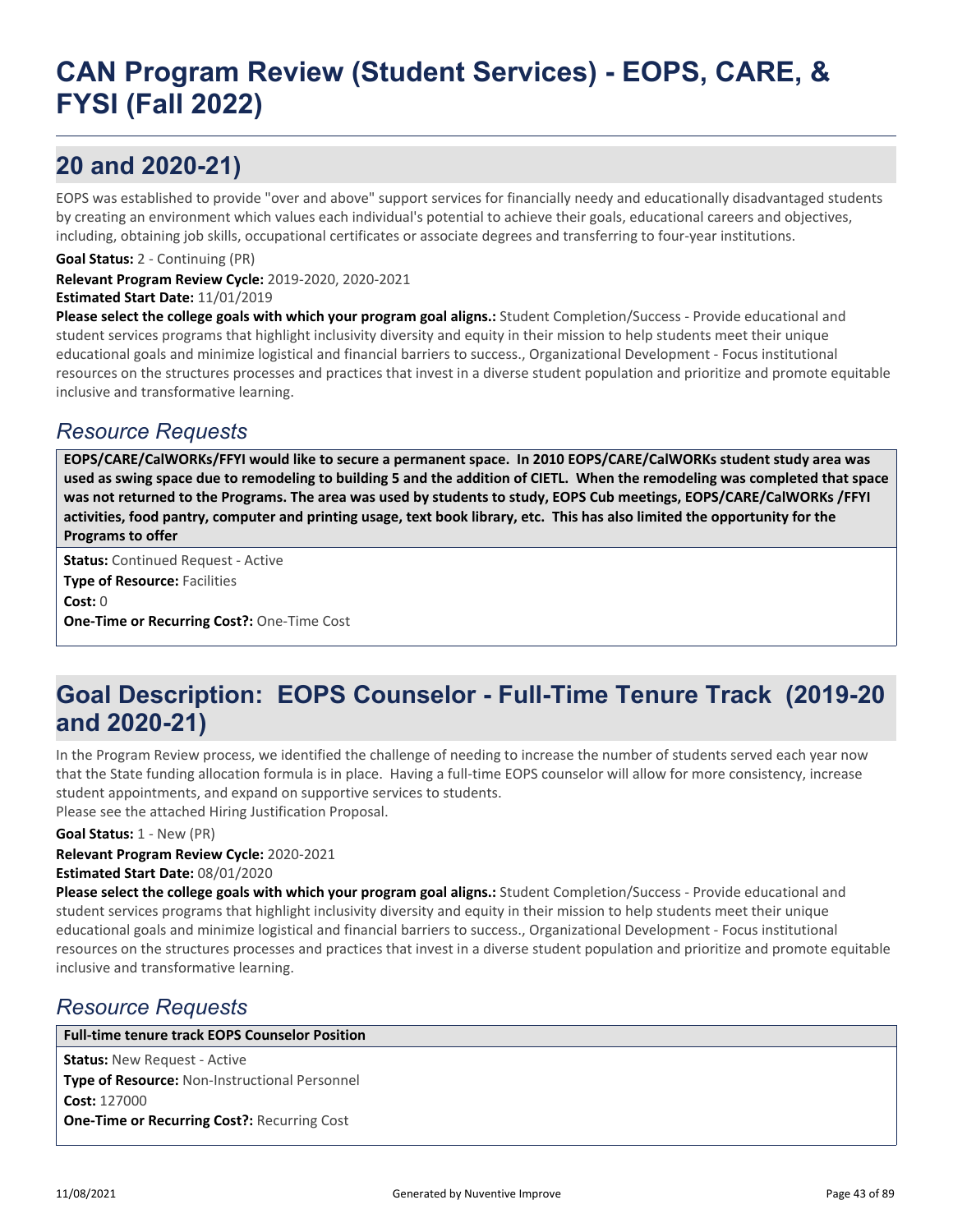## **Goal Description: Transportation 2021-22**

EOPS was established to provide "over and above" support services for financially needy and educationally disadvantaged students by creating an environment which values each individual's potential to achieve their goals, educational careers and objectives, including, obtaining job skills, occupational certificates or associate degrees and transferring to four-year institutions. Transportation costs are a key element of support that we provide students.

**Goal Status:** 2 - Continuing (PR)

**Relevant Program Review Cycle:** 2020-2021, 2021-2022, 2022-2023

**Estimated Start Date:** 07/01/2021

**Who's Responsible for this Goal?:** Lorraine Barrales-Ramirez

**Please select the college goals with which your program goal aligns.:** Student Completion/Success - Provide educational and student services programs that highlight inclusivity, diversity, and equity in their mission to help students meet their unique educational goals and minimize logistical and financial barriers to success.

**Please select the college strategic initiatives with which your program goal aligns.:** Improve Student Completion, Promote a Climate of Inclusivity

### *Resource Requests*

funding for transportation costs (bus passes and gas cards) - Many of our students are essential workers and still need to get around. Students can select from \$50 gift cards for a bus pass, gas or Uber. Next to books, transportation is the next biggest EOPS expense. In 2019-20, \$39,146 was spent on transportation. Only cards purchased through SVM and the Bookstore will have postage charges.

**Status:** Continued Request - Active

**Type of Resource:** Other **Cost:** 25000

**One-Time or Recurring Cost?:** One-Time Cost

**Critical Question: How does this resource request support closing the equity gap?:** EOPS's mission is to work with low-income, educationally disadvantage students.

**Critical Question: How does this resource request support Latinx and AANAPISI students?:** Over 60% of EOPS student are Latinx

**funding for transportation costs (bus passes and gas cards)\_copy -** Many of our students are essential workers and still need to get around. Students can select from \$50 gift cards for a bus pass, gas or Uber. Next to books, transportation is the next biggest EOPS expense. In 2019-20, \$39,146 was spent on transportation. Only cards purchased through SVM and the Bookstore will have postage charges.

**Status:** Continued Request - Active

**Type of Resource:** Other

**Cost:** 25000

**One-Time or Recurring Cost?:** One-Time Cost

**Critical Question: How does this resource request support closing the equity gap?:** EOPS's mission is to work with low-income, educationally disadvantage students.

**Critical Question: How does this resource request support Latinx and AANAPISI students?:** Over 60% of EOPS student are Latinx

## **Goal Description: Food Vouchers 2020-21**

EOPS was established to provide "over and above" support services for financially needy and educationally disadvantaged students by creating an environment which values each individual's potential to achieve their goals, educational careers and objectives, including, obtaining job skills, occupational certificates or associate degrees and transferring to four-year institutions. Since spring 2018, we have been able to provide daily food vouchers to students at a reduced price in collaboration with the Bookstore, ASCC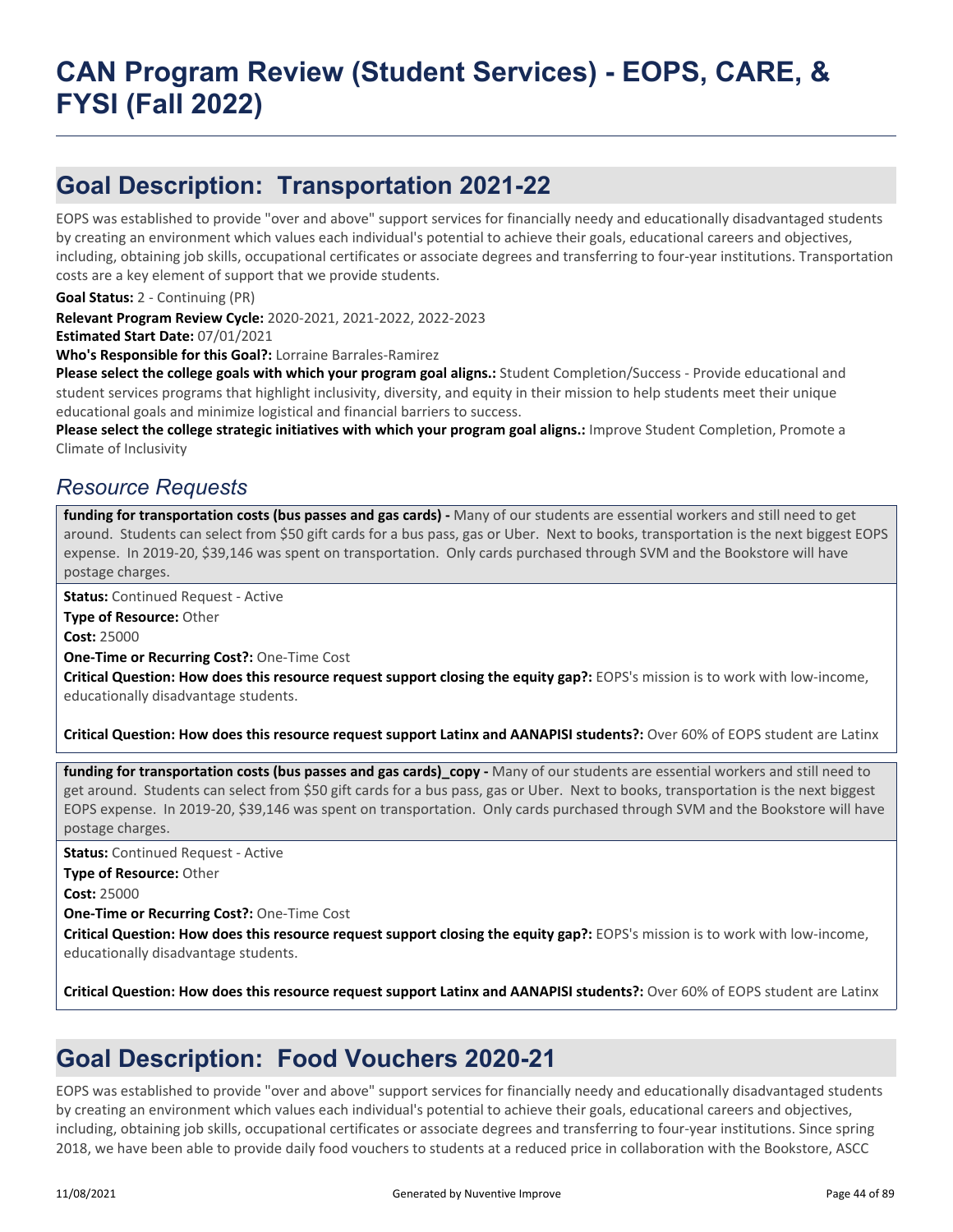and SparkPoint. This address the food inequities that our students face on a daily bases. Students are given up to \$6/day to purchase a meal at the Bookstore or Pony Express.

**Goal Status:** 2 - Continuing (PR)

**Relevant Program Review Cycle:** 2020-2021

**Estimated Start Date:** 09/01/2020

**Who's Responsible for this Goal?:** Lorraine Barrales-Ramirez

**Please select the college goals with which your program goal aligns.:** Student Completion/Success - Provide educational and student services programs that highlight inclusivity, diversity, and equity in their mission to help students meet their unique educational goals and minimize logistical and financial barriers to success.

**Please select the college strategic initiatives with which your program goal aligns.:** Improve Student Completion, Promote a Climate of Inclusivity

### *Resource Requests*

**The food voucher addresses the food inequities our students face daily. All EOPS student who indicate they would like to receive food assistance, are signed up with SparkPoint. Since the pandemic SparkPoint has seen in increase in serving students and had to decrease their amount from \$150 to \$75 per month. We plan to subsidize by providing a \$75 gift card. This is the third highest cost of direct services to students in the EOPS budget. In 2019-20, \$20,319 was spent on the food vouchers. Ho**

**Status: Continued Request - Active** 

**Type of Resource:** Other

**Cost:** 15000

**One-Time or Recurring Cost?:** One-Time Cost

**Critical Question: How does this resource request support closing the equity gap?:** EOPS's mission is to work with low-income, educationally disadvantage students.

**Critical Question: How does this resource request support Latinx and AANAPISI students?:** Over 60% of EOPS student are Latinx.

## **Goal Description: Student Area 2021-22**

EOPS was established to provide "over and above" support services for financially needy and educationally disadvantaged students by creating an environment which values each individual's potential to achieve their goals, educational careers and objectives, including, obtaining job skills, occupational certificates or associate degrees and transferring to four-year institutions.

**Goal Status:** 2 - Continuing (PR)

**Relevant Program Review Cycle:** 2020-2021, 2021-2022, 2022-2023

**Who's Responsible for this Goal?:** Max Hartman

**Please select the college goals with which your program goal aligns.:** Student Completion/Success - Provide educational and student services programs that highlight inclusivity, diversity, and equity in their mission to help students meet their unique educational goals and minimize logistical and financial barriers to success.

**Please select the college strategic initiatives with which your program goal aligns.:** Improve Student Completion, Promote a Climate of Inclusivity

### *Resource Requests*

**EOPS/CARE/FYSI/CalWORKs Student Study Space – Since 2010 the EOPS/CARE/FYSI student study area was used as swing space due to remodeling building 5 and the addition of CIETL. When the remodeling was completed that space was not returned to the Programs. The area was used by students to study, EOPS Cub meetings, EOPS/CARE/FYSI/CalWORKs activities, food pantry, computer and printing usage, textbook library, etc. -** The lack of space limits the ability of EOPS to build community and expand on a safe place for students to gather.

**Status:** Continued Request - Active **Type of Resource:** Facilities **Cost:** 0 **One-Time or Recurring Cost?:** One-Time Cost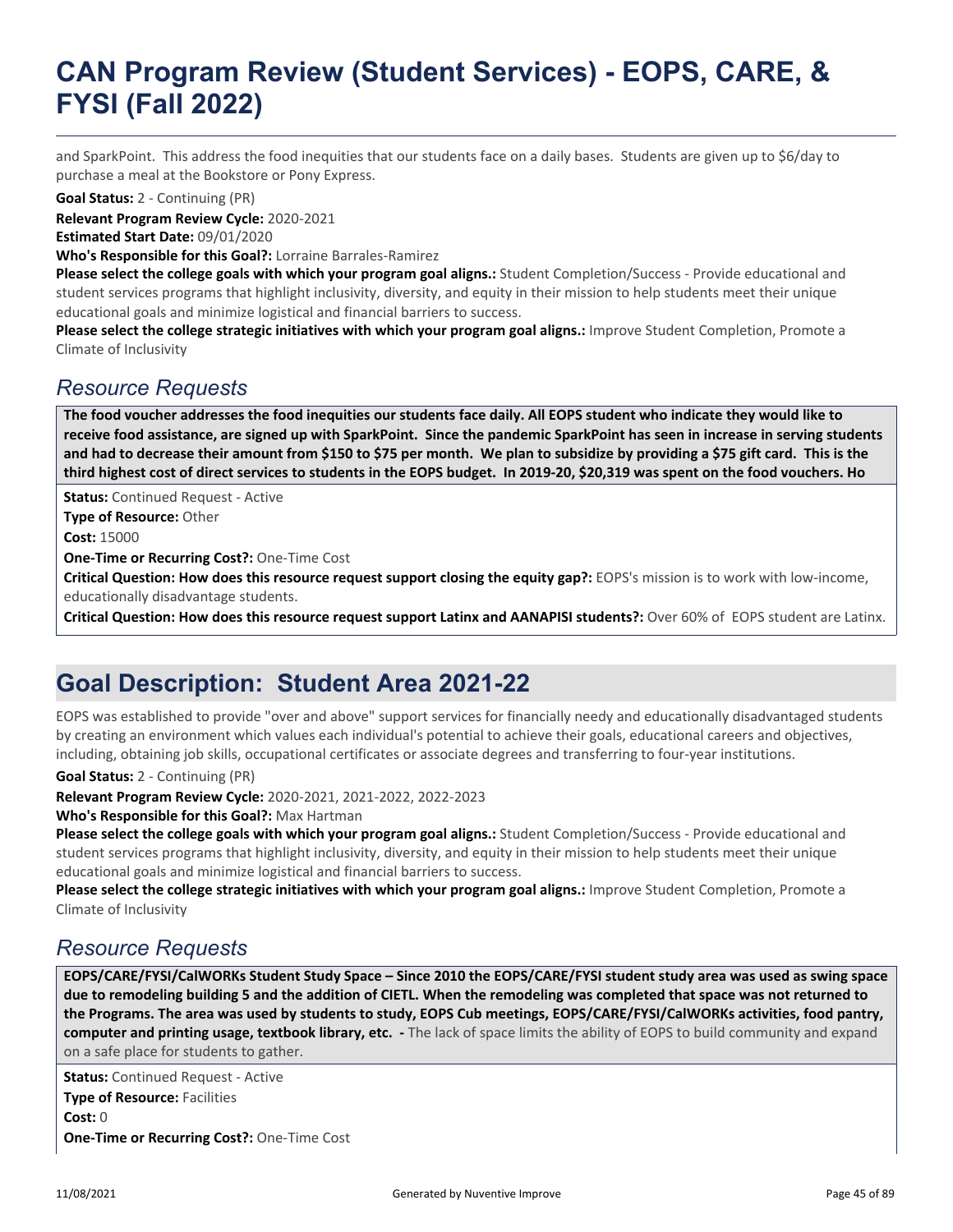**Critical Question: How does this resource request support closing the equity gap?:** EOPS's mission is to work with low-income, educationally disadvantage students.

**Critical Question: How does this resource request support Latinx and AANAPISI students?:** Over 60% of EOPS student are Latinx

**Resource Priority Ranking:** High Priority

## **Goal Description: EOPS Counseling for Summer 2022 hours and Zoom Equipment**

EOPS was established to provide "over and above" support services for financially needy and educationally disadvantaged students by creating an environment which values each individual's potential to achieve their goals, educational careers and objectives, including, obtaining job skills, occupational certificates or associate degrees and transferring to four-year institutions. Counseling services is key the EOPS philosophy and is inline with various Statewide initiatives, such as Guided Pathways.

**Goal Status:** 2 - Continuing (PR)

**Relevant Program Review Cycle:** 2020-2021, 2021-2022, 2022-2023

**Estimated Start Date:** 05/24/2021

**Who's Responsible for this Goal?:** Lorraine Barrales-Ramirez

**Please select the college goals with which your program goal aligns.:** Student Completion/Success - Provide educational and student services programs that highlight inclusivity, diversity, and equity in their mission to help students meet their unique educational goals and minimize logistical and financial barriers to success.

**Please select the college strategic initiatives with which your program goal aligns.:** Improve Student Completion, Promote a Climate of Inclusivity, Institutionalize Effective Structures to Reduce Obligation Gaps

### *Resource Requests*

**Funding for Summer Counseling 2022. Unfortunately, we can determine if we are able to provide summer services (which also includes a book voucher, food voucher, and transportation costs), until after the summer registration starts. For many of our students not having EOPS support over the summer meant they were not able to take class(es).**

**Status:** Continued Request - Active **Type of Resource:** Non-Instructional Personnel **Cost:** 8000

**One-Time or Recurring Cost?:** Recurring Cost

**Critical Question: How does this resource request support closing the equity gap?:** EOPS's mission is to work with low-income, educationally disadvantage students.

**Critical Question: How does this resource request support Latinx and AANAPISI students?:** Over 60% of EOPS student are Latinx

#### **Resource Priority Ranking:** High Priority

**Zoom Equipment for "Skype" Counseling (equipment and headphones) - To provide more access to counselors for students who** are unable to come to campus. General Counseling was approved to get this equipment and EOPS would like the same opportunity to offer this service to students. We were approved last year for one set and would like to request another set for a counselor or staff member. Before the pandemic we were already seeing an increase of EOPS students who were moving out of the area and taking classes fully online. Having an additional zoom equipment for a staff member or counselor to use will allow us to provide more options for how we connect with our students and to be inline with general counseling.

**Status:** New Request - Active **Type of Resource:** Supplies (Items less than \$5000) **Cost:** 800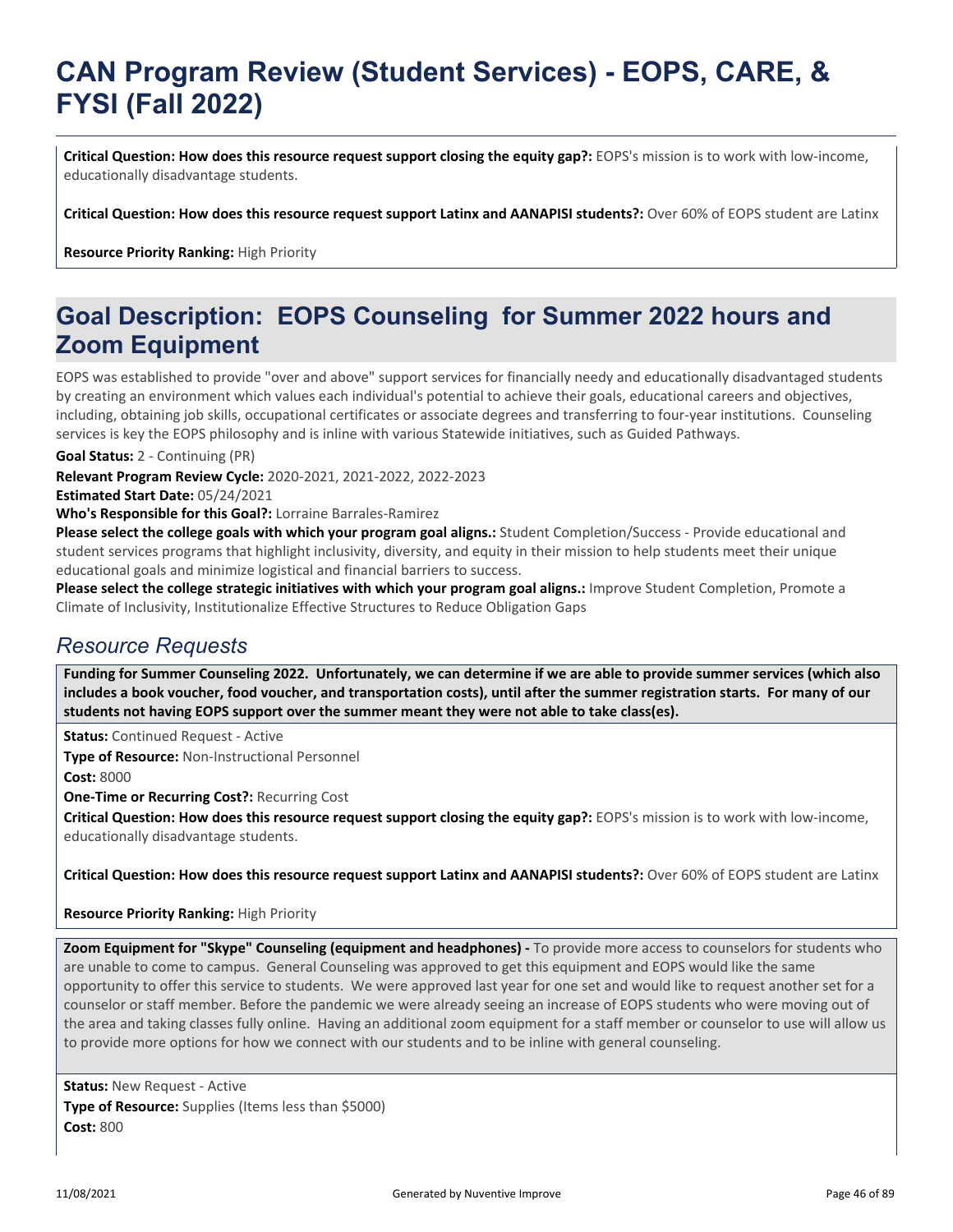#### **One-Time or Recurring Cost?:** One-Time Cost

**Critical Question: How does this resource request support closing the equity gap?:** EOPS's mission is to work with low-income, educationally disadvantage students.

**Critical Question: How does this resource request support Latinx and AANAPISI students?:** Over 60% of EOPS student are Latinx

## **Goal Description: Laptops for students 2020-21**

Although loaning out educational equipment is one of our strengths, it is also a challenge because we need to replace them due to normal wear and tear, damages, and being lost/stolen. In working order, we currently have sixteen laptops. These items are in high demand and we are limited as to purchasing them.

**Goal Status:** 2 - Continuing (PR)

**Relevant Program Review Cycle:** 2020-2021

**Estimated Start Date:** 06/01/2020

**Who's Responsible for this Goal?:** Lorraine Barrales-Ramirez

**Please select the college goals with which your program goal aligns.:** Student Completion/Success - Provide educational and student services programs that highlight inclusivity, diversity, and equity in their mission to help students meet their unique educational goals and minimize logistical and financial barriers to success., Organizational Development - Focus institutional resources on the structures, processes, and practices that invest in a diverse student population and prioritize and promote equitable, inclusive, and transformative learning.

**Please select the college strategic initiatives with which your program goal aligns.:** Improve Student Completion, Promote a Climate of Inclusivity

### *Resource Requests*

Laptops for students - 7 laptops including brief case and extended warranty (\$1,950 each)

**Status:** Continued Request - Active **Type of Resource:** Equipment (Items Over \$5000)

**Cost:** 13650

**One-Time or Recurring Cost?:** One-Time Cost

**Critical Question: How does this resource request support closing the equity gap?:** EOPS's mission is to work with low-income, educationally disadvantage students.

**Critical Question: How does this resource request support Latinx and AANAPISI students?:** Over 60% of EOPS student are Latinx

## **Goal Description: Hot Spots 2020-21**

Due to the pandemic, we have seen how the digital divide effects our students. Having access to the internet is essential on how successful students can be in completing their classes. Even when prior to the pandemic, we had students that had no internet service at home and would have to go to campus or a local coffee shop to do homework. (includes device and internet service)

**Goal Status:** 1 - New (PR)

**Relevant Program Review Cycle:** 2020-2021

**Estimated Start Date:** 01/01/2021

**Who's Responsible for this Goal?:** Lorraine Barrales-Ramirez

**Please select the college goals with which your program goal aligns.:** Student Completion/Success - Provide educational and student services programs that highlight inclusivity, diversity, and equity in their mission to help students meet their unique educational goals and minimize logistical and financial barriers to success., Organizational Development - Focus institutional resources on the structures, processes, and practices that invest in a diverse student population and prioritize and promote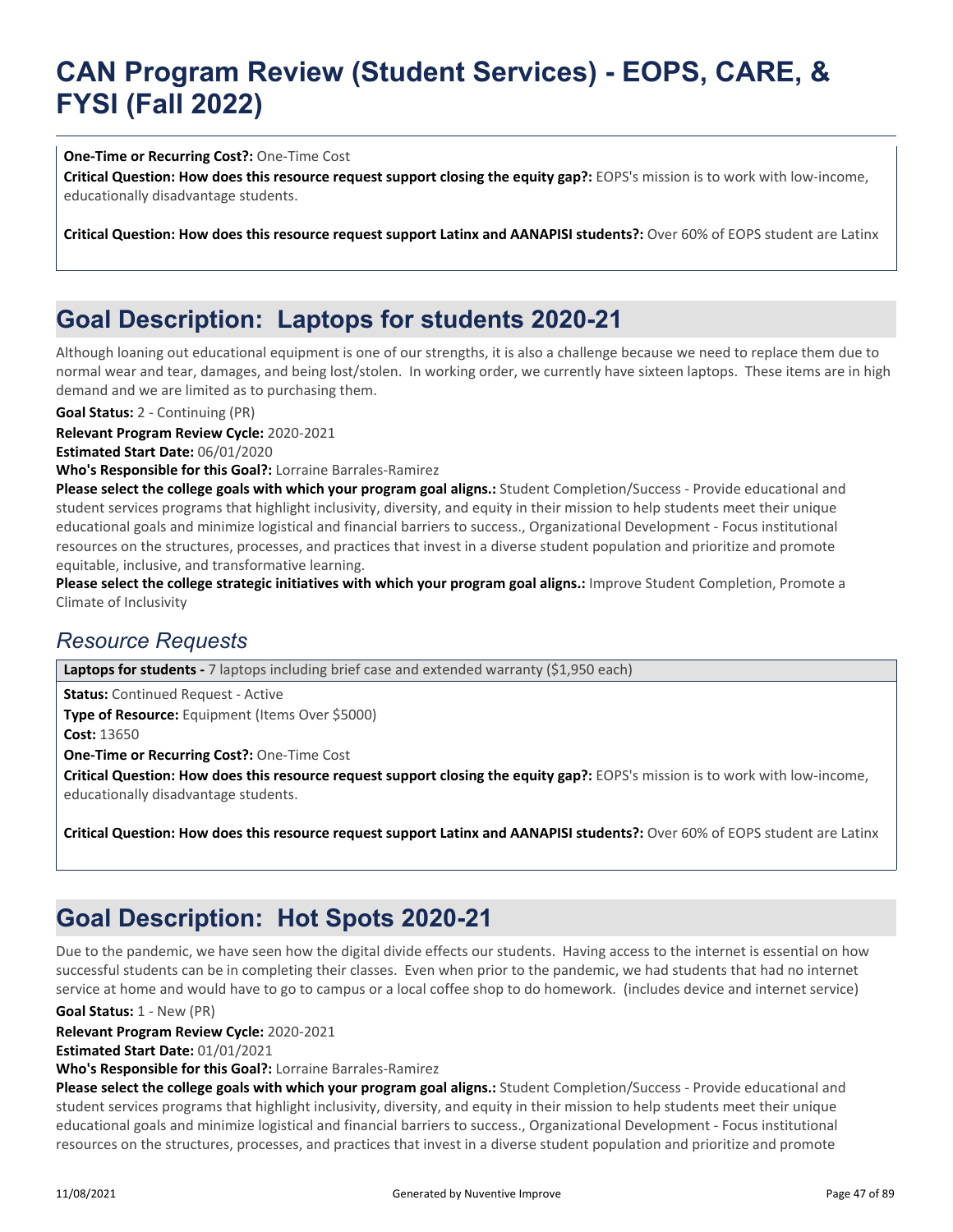equitable, inclusive, and transformative learning.

**Please select the college strategic initiatives with which your program goal aligns.:** Improve Student Completion, Promote a Climate of Inclusivity

### *Resource Requests*

**25 Hot spot devices and monthly service fees**

**Status:** New Request - Active

**Type of Resource:** Equipment (Items Over \$5000) **Cost:** 8500

**One-Time or Recurring Cost?:** One-Time Cost

**Critical Question: How does this resource request support closing the equity gap?:** EOPS's mission is to work with low-income, educationally disadvantage students.

**Critical Question: How does this resource request support Latinx and AANAPISI students?:** Over 60% of EOPS student are Latinx

## **Goal Description: Student School Supplies 2021-22**

Students are in need of school supplies in order for them to do their assignments. Many of our students cannot afford simple school supplies to start their semester.

**Goal Status:** 1 - New (PR)

**Relevant Program Review Cycle:** 2020-2021, 2021-2022, 2022-2023

**Who's Responsible for this Goal?:** Lorraine Barrales-Ramirez

**Please select the college goals with which your program goal aligns.:** Student Completion/Success - Provide educational and student services programs that highlight inclusivity, diversity, and equity in their mission to help students meet their unique educational goals and minimize logistical and financial barriers to success.

**Please select the college strategic initiatives with which your program goal aligns.:** Improve Student Completion, Promote a Climate of Inclusivity

### *Resource Requests*

**200 School Supplies Kits**

**Status:** New Request - Active **Type of Resource:** Supplies (Items less than \$5000) **Cost:** 7800

**One-Time or Recurring Cost?:** One-Time Cost

**Critical Question: How does this resource request support closing the equity gap?:** EOPS's mission is to work with low-income, educationally disadvantage students.

**Critical Question: How does this resource request support Latinx and AANAPISI students?:** Over 60% of EOPS student are Latinx

#### **200 School Supplies Kits\_copy**

**Status:** New Request - Active

**Type of Resource:** Supplies (Items less than \$5000)

**Cost:** 9000

**One-Time or Recurring Cost?:** One-Time Cost

**Critical Question: How does this resource request support closing the equity gap?:** EOPS's mission is to work with low-income, educationally disadvantaged students.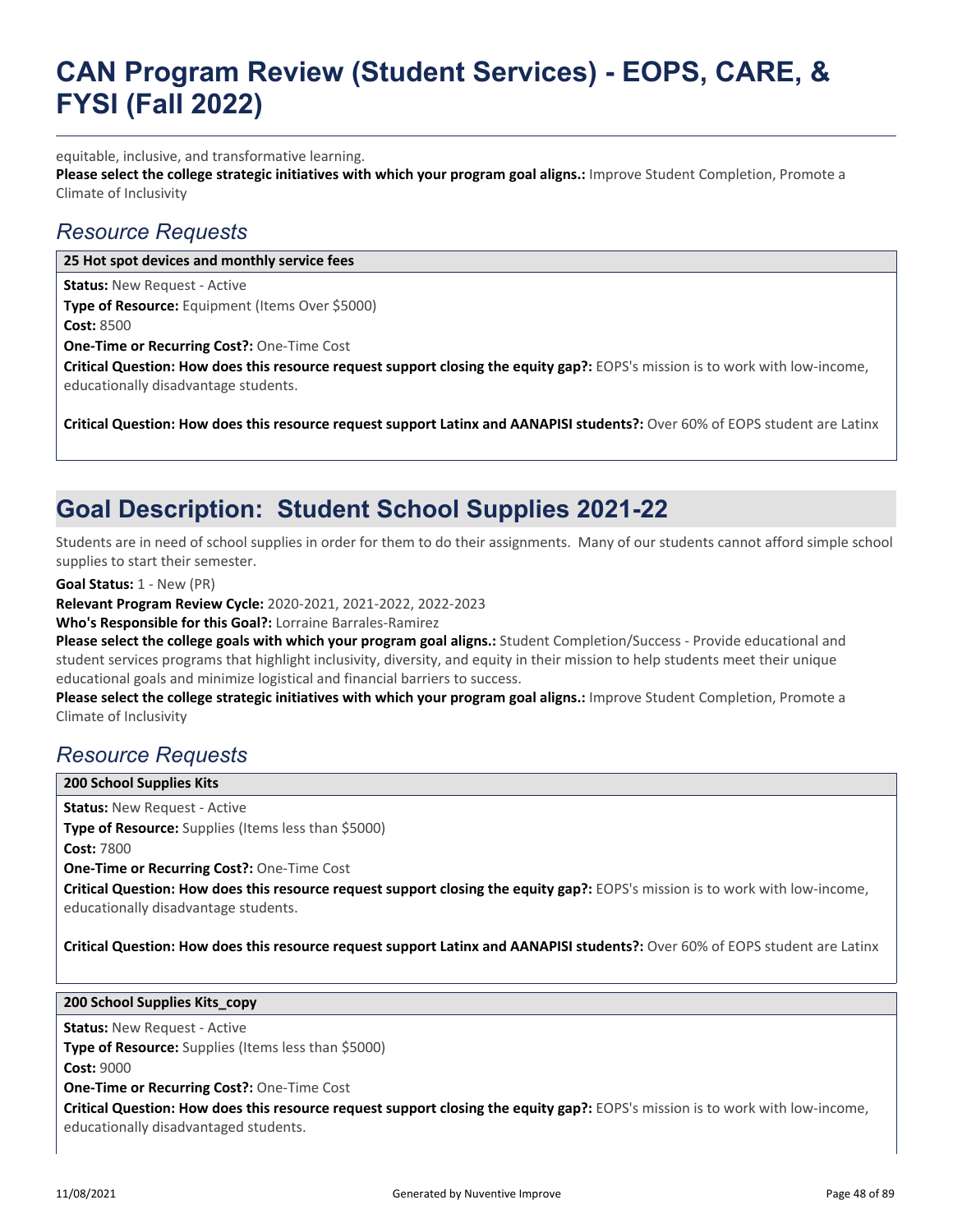**Critical Question: How does this resource request support Latinx and AANAPISI students?:** Over 60% of EOPS students are Latinx

**Resource Priority Ranking:** Medium Priority

## **Goal Description: Cellular Mobile Service Gift Cards 2021-22**

Students staying connected is essential. We have found that students are unable to keep up with their mobile phone bills.

**Goal Status:** 1 - New (PR)

**Relevant Program Review Cycle:** 2020-2021, 2021-2022, 2022-2023

**Who's Responsible for this Goal?:** Lorraine Barrales-Ramirez

**Please select the college goals with which your program goal aligns.:** Student Completion/Success - Provide educational and student services programs that highlight inclusivity, diversity, and equity in their mission to help students meet their unique educational goals and minimize logistical and financial barriers to success.

**Please select the college strategic initiatives with which your program goal aligns.:** Improve Student Completion, Promote a Climate of Inclusivity

### *Resource Requests*

#### **Cellular Mobile Service Gift Cards**

**Status:** New Request - Active **Type of Resource:** Other **Cost:** 5000 **One-Time or Recurring Cost?:** One-Time Cost **Critical Question: How does this resource request support closing the equity gap?:** EOPS's mission is to work with low-income, educationally disadvantage students.

**Critical Question: How does this resource request support Latinx and AANAPISI students?:** Over 60% of EOPS student are Latinx

#### **Cellular Mobile Service Gift Cards\_copy**

**Status:** New Request - Active **Type of Resource:** Other **Cost:** 5000 **One-Time or Recurring Cost?:** One-Time Cost **Critical Question: How does this resource request support closing the equity gap?:** EOPS's mission is to work with low-income, educationally disadvantaged students.

**Critical Question: How does this resource request support Latinx and AANAPISI students?:** Over 60% of EOPS students are Latinx

**Resource Priority Ranking:** Medium Priority

## **Goal Description: EOPS Counselor - Full-Time Tenure Track 2020-21**

Please note that this was position was approved for 2020-21 but pulled due to funding.

In the Program Review process, we identified the challenge of needing to increase the number of students served each year now that the State funding allocation formula is in place. Having a full-time EOPS counselor will allow for more consistency, increase student appointments, and expand on supportive services to students.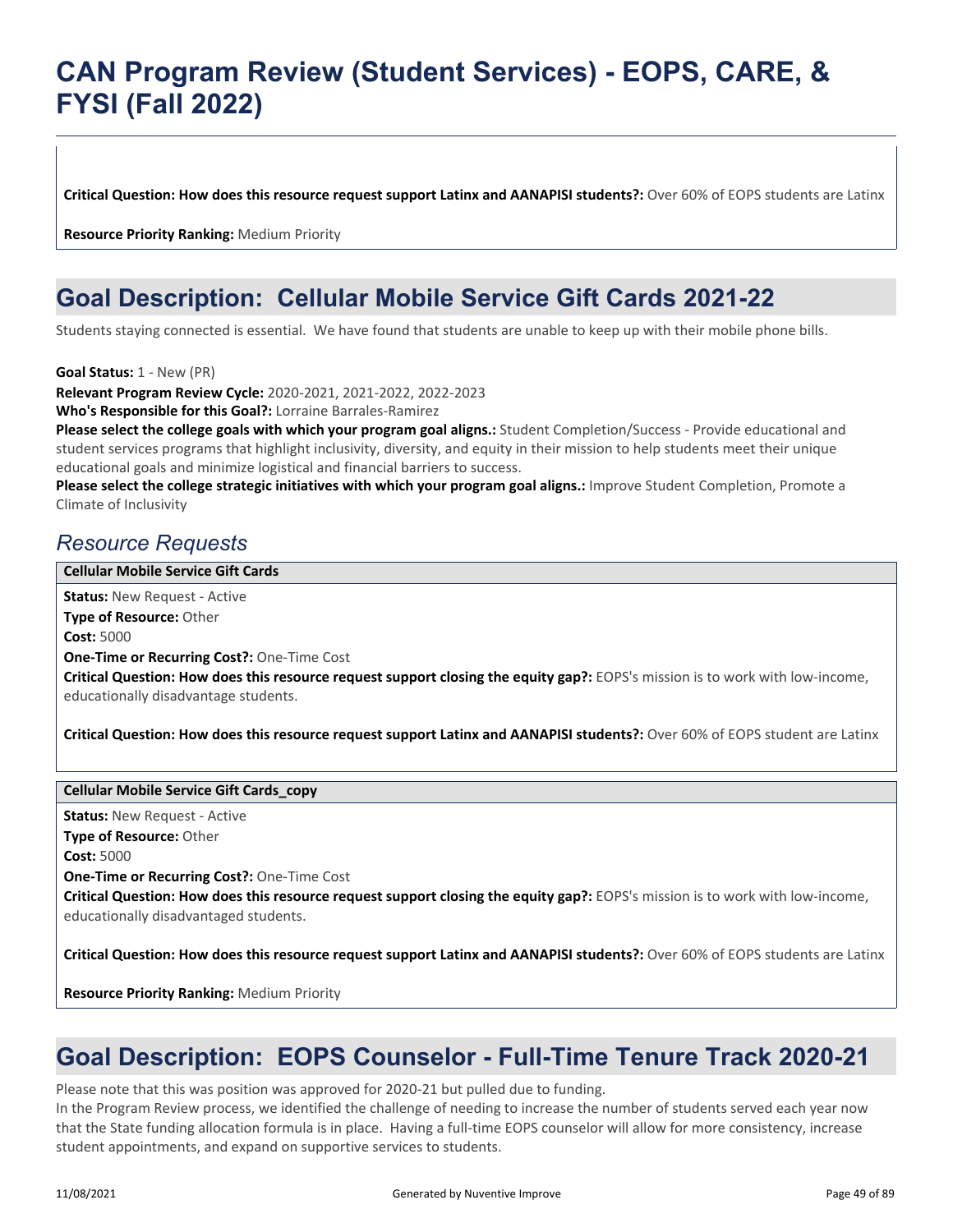Please see the attached Hiring Justification Proposal.

**Goal Status:** 2 - Continuing (PR)

**Relevant Program Review Cycle:** 2020-2021

**Estimated Start Date:** 08/01/2021

**Who's Responsible for this Goal?:** Lorraine Barrales-Ramirez

**Please select the college goals with which your program goal aligns.:** Student Completion/Success - Provide educational and student services programs that highlight inclusivity, diversity, and equity in their mission to help students meet their unique educational goals and minimize logistical and financial barriers to success., Organizational Development - Focus institutional resources on the structures, processes, and practices that invest in a diverse student population and prioritize and promote equitable, inclusive, and transformative learning.

**Please select the college strategic initiatives with which your program goal aligns.:** Improve Student Completion, Promote a Climate of Inclusivity, Institutionalize Effective Structures to Reduce Obligation Gaps

### *Resource Requests*

**Full-time tenure track EOPS Counselor Position.**

**EOPS SAOs support the importance of counseling in how students rank it as a high priority. - The cost listed below is a request** for fund 1. The remainder of the position would be covered by EOPS and SEAP.

**Status:** Continued Request - Active

**Type of Resource:** Non-Instructional Personnel **Cost:** 32000

**One-Time or Recurring Cost?:** Recurring Cost

**Critical Question: How does this resource request support closing the equity gap?:** EOPS's mission is to work with low-income, educationally disadvantage students.

**Critical Question: How does this resource request support Latinx and AANAPISI students?:** Over 60% of EOPS student are Latinx

## **Goal Description: Student Area\_1**

EOPS was established to provide "over and above" support services for financially needy and educationally disadvantaged students by creating an environment which values each individual's potential to achieve their goals, educational careers and objectives, including, obtaining job skills, occupational certificates or associate degrees and transferring to four-year institutions.

**Goal Status:** 2 - Continuing (PR)

**Relevant Program Review Cycle:** 2019-2020, 2020-2021 **Estimated Start Date:** 10/25/2018

**Estimated Completion Date:** 10/25/2018

**Please select the college goals with which your program goal aligns.:** Student Completion/Success - Provide educational and student services programs that highlight inclusivity diversity and equity in their mission to help students meet their unique educational goals and minimize logistical and financial barriers to success., Community Connections - Build and strengthen collaborative relationships and partnerships that support the needs of reflect and enrich our diverse and vibrant local community., Organizational Development - Focus institutional resources on the structures processes and practices that invest in a diverse student population and prioritize and promote equitable inclusive and transformative learning.

## **Goal Description: Student Area 2020-21\_1**

EOPS was established to provide "over and above" support services for financially needy and educationally disadvantaged students by creating an environment which values each individual's potential to achieve their goals, educational careers and objectives, including, obtaining job skills, occupational certificates or associate degrees and transferring to four-year institutions.

**Relevant Program Review Cycle:** 2020-2021 **Goal Status:** 2 - Continuing (PR)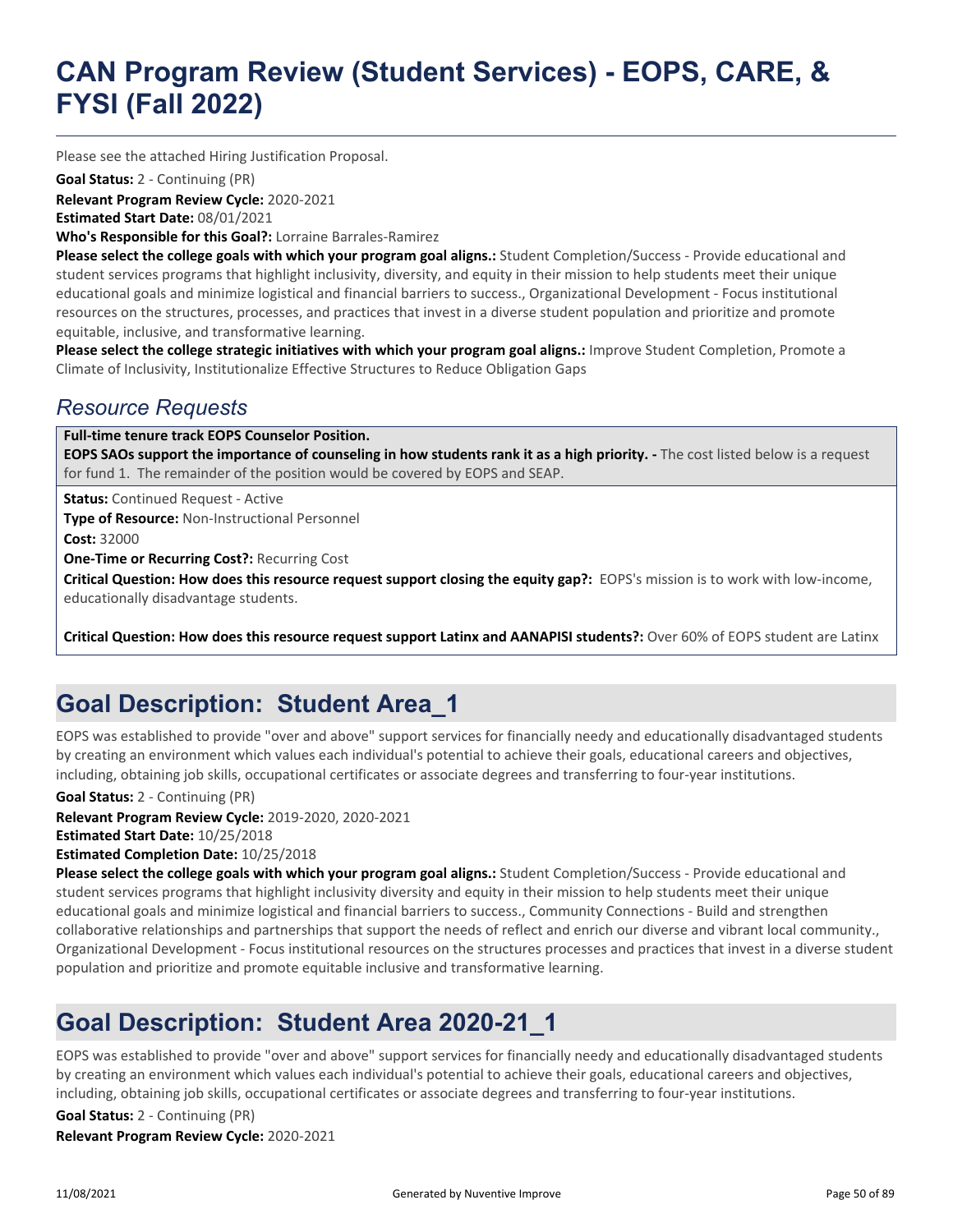#### **Who's Responsible for this Goal?:** Lorraine Barrales-Ramirez

**Please select the college goals with which your program goal aligns.:** Student Completion/Success - Provide educational and student services programs that highlight inclusivity, diversity, and equity in their mission to help students meet their unique educational goals and minimize logistical and financial barriers to success., Organizational Development - Focus institutional resources on the structures, processes, and practices that invest in a diverse student population and prioritize and promote equitable, inclusive, and transformative learning.

**Please select the college strategic initiatives with which your program goal aligns.:** Improve Student Completion, Promote a Climate of Inclusivity

## **Goal Description: EOPS Counseling for Summer 2021 hours and Zoom Equipment 2020-21\_1**

EOPS was established to provide "over and above" support services for financially needy and educationally disadvantaged students by creating an environment which values each individual's potential to achieve their goals, educational careers and objectives, including, obtaining job skills, occupational certificates or associate degrees and transferring to four-year institutions. Counseling services is key the EOPS philosophy and is inline with various Statewide initiatives, such as Guided Pathways.

**Goal Status:** 2 - Continuing (PR)

**Relevant Program Review Cycle:** 2020-2021

**Estimated Start Date:** 05/24/2021

**Who's Responsible for this Goal?:** Lorraine Barrales-Ramirez

**Please select the college goals with which your program goal aligns.:** Student Completion/Success - Provide educational and student services programs that highlight inclusivity, diversity, and equity in their mission to help students meet their unique educational goals and minimize logistical and financial barriers to success., Organizational Development - Focus institutional resources on the structures, processes, and practices that invest in a diverse student population and prioritize and promote equitable, inclusive, and transformative learning.

**Please select the college strategic initiatives with which your program goal aligns.:** Improve Student Completion, Promote a Climate of Inclusivity, Institutionalize Effective Structures to Reduce Obligation Gaps

## **Goal Description: Laptops for students 2021-22**

Laptops are in high demand and we have a limited number to loan out to students. There's a turn over of 1-3 laptops a semester due to damage, loss or no longer supported by IT.

**Goal Status:** 2 - Continuing (PR)

**Relevant Program Review Cycle:** 2020-2021, 2021-2022, 2022-2023

**Estimated Start Date:** 07/01/2021

**Who's Responsible for this Goal?:** Lorraine Barrales-Ramirez

**Please select the college goals with which your program goal aligns.:** Student Completion/Success - Provide educational and student services programs that highlight inclusivity, diversity, and equity in their mission to help students meet their unique educational goals and minimize logistical and financial barriers to success.

**Please select the college strategic initiatives with which your program goal aligns.:** Improve Student Completion, Promote a Climate of Inclusivity

### *Resource Requests*

#### **Laptops to loan out to students.**

**Status:** Continued Request - Active **Type of Resource:** Equipment (Items Over \$5000) **Cost:** 16100 **One-Time or Recurring Cost?:** One-Time Cost **Critical Question: How does this resource request support closing the equity gap?:** EOPS's mission is to work with low-income, educationally disadvantaged students.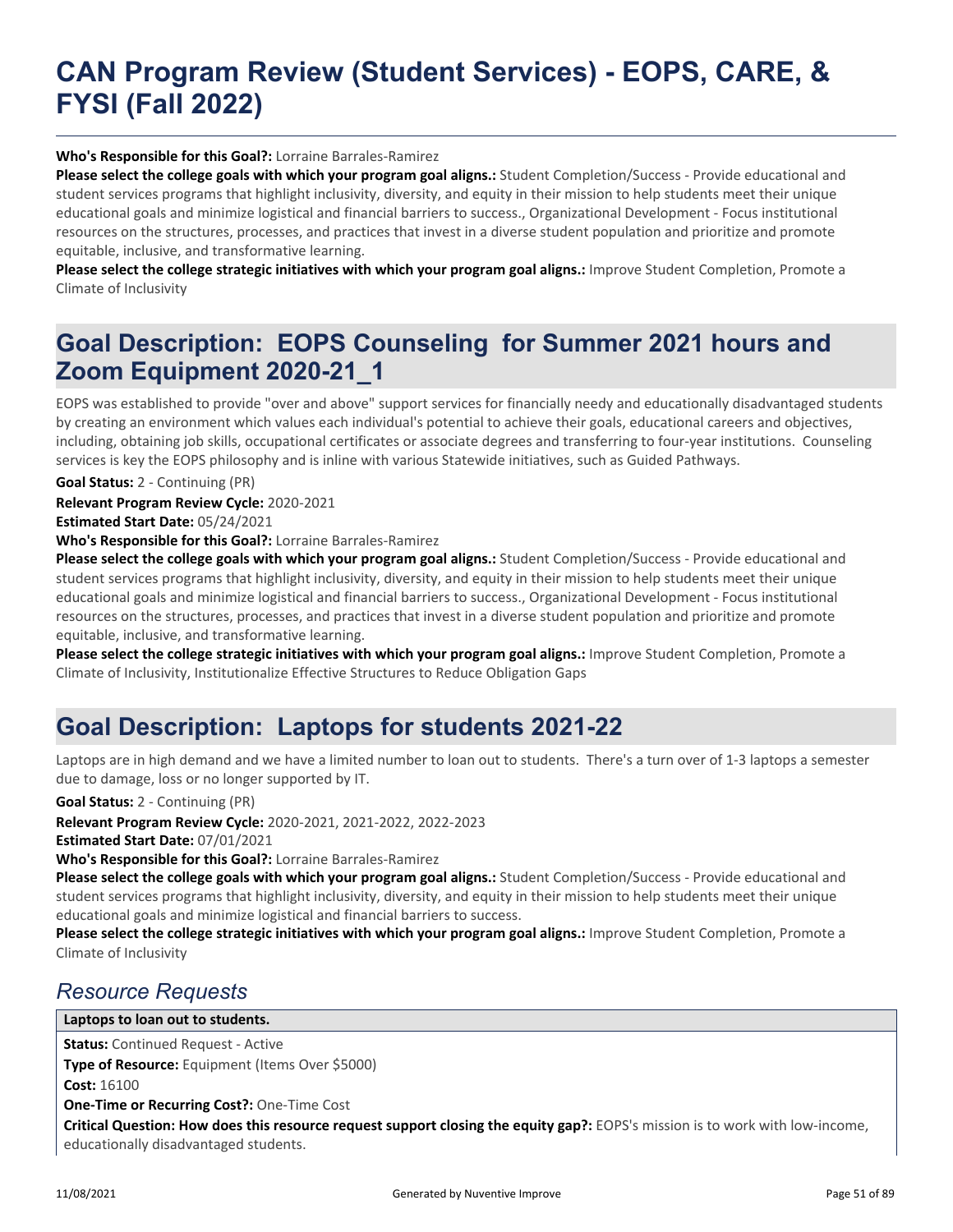**Critical Question: How does this resource request support Latinx and AANAPISI students?:** Over 60% of EOPS students are Latinx **Resource Priority Ranking:** Medium Priority

## **Goal Description: Hot Spots 2021-22**

Due to the pandemic, we have seen how the digital divide effects our students. Having access to the internet is essential on how successful students can be in completing their classes. Even when prior to the pandemic, we had students that had no internet service at home and would have to go to campus or a local coffee shop to do homework. (includes device and internet service)

**Goal Status:** 1 - New (PR)

**Relevant Program Review Cycle:** 2020-2021, 2021-2022, 2022-2023

**Estimated Start Date:** 01/01/2022

**Who's Responsible for this Goal?:** Lorraine Barrales-Ramirez

**Please select the college goals with which your program goal aligns.:** Student Completion/Success - Provide educational and student services programs that highlight inclusivity, diversity, and equity in their mission to help students meet their unique educational goals and minimize logistical and financial barriers to success.

**Please select the college strategic initiatives with which your program goal aligns.:** Improve Student Completion, Promote a Climate of Inclusivity

### *Resource Requests*

#### **25 Hot spot devices and monthly service fees**

**Status:** New Request - Active

**Type of Resource:** Equipment (Items Over \$5000)

**Cost:** 8500

**One-Time or Recurring Cost?:** One-Time Cost

**Critical Question: How does this resource request support closing the equity gap?:** EOPS's mission is to work with low-income, educationally disadvantaged students.

**Critical Question: How does this resource request support Latinx and AANAPISI students?:** Over 60% of EOPS students identify as Latinx.

**Resource Priority Ranking:** Medium Priority

## **Goal Description: EOPS/Promise - Full-Time Tenure Track 2021-22**

A full-time combine position will allow us to have more stability for students in high need and face various obstacles with staying in school. Having a full-time combined EOPS/PSP counselor will allow for more consistency, and expand on programing that will support our students.

**Goal Status:** 1 - New (PR)

**Relevant Program Review Cycle:** 2021-2022, 2022-2023

**Estimated Start Date:** 08/01/2022

**Who's Responsible for this Goal?:** Max Hartman

**Please select the college goals with which your program goal aligns.:** Student Completion/Success - Provide educational and student services programs that highlight inclusivity, diversity, and equity in their mission to help students meet their unique educational goals and minimize logistical and financial barriers to success.

**Please select the college strategic initiatives with which your program goal aligns.:** Improve Student Completion, Implement Promise Scholars Program, Promote a Climate of Inclusivity

### *Resource Requests*

**Full-time tenure track EOPS/PSP Counselor Position.**

**Status:** New Request - Active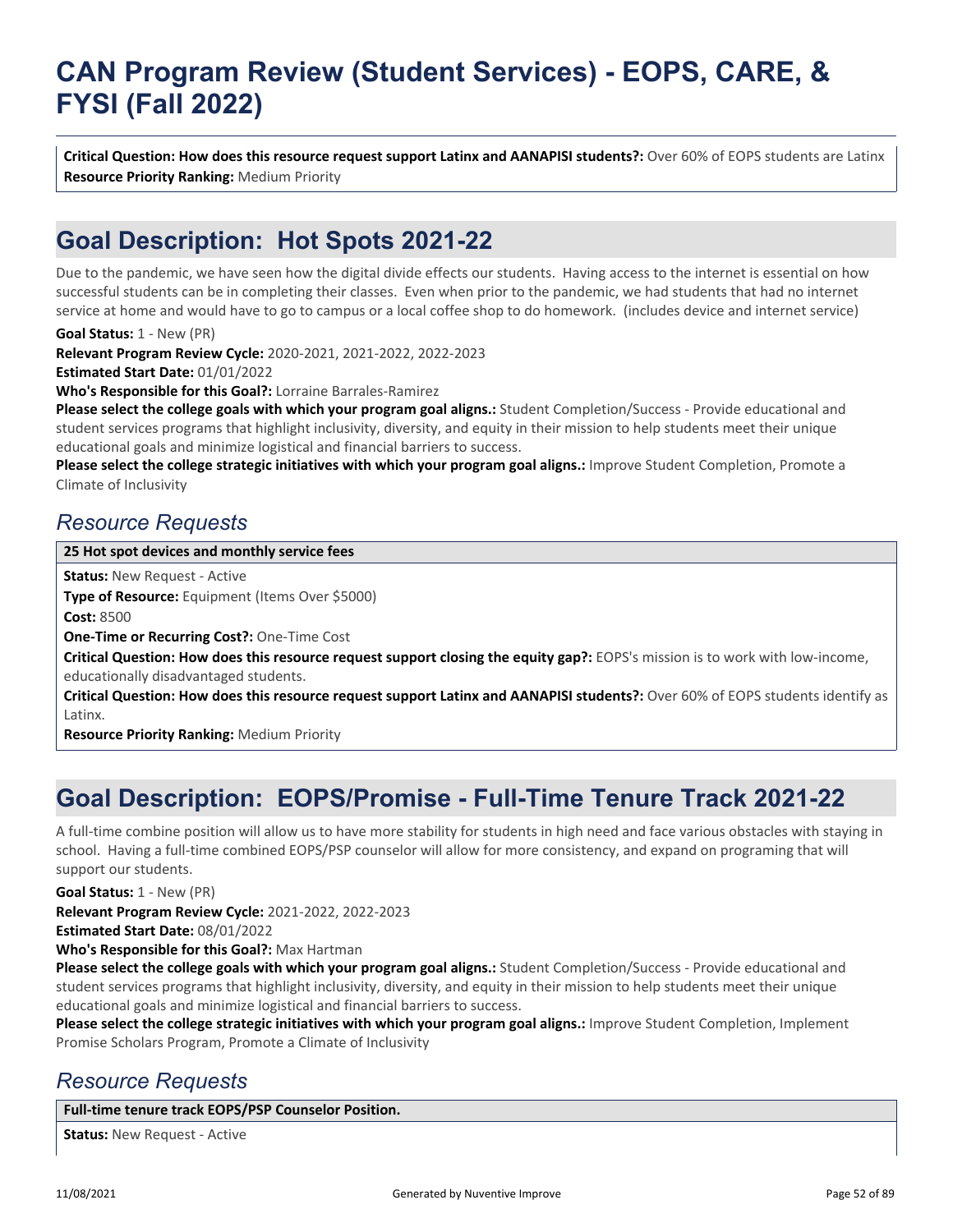**Type of Resource:** Non-Instructional Personnel **Cost:** 124528

**One-Time or Recurring Cost?:** Recurring Cost

**Critical Question: How does this resource request support closing the equity gap?:** EOPS's mission is to work with low-income, educationally disadvantaged students.

**Critical Question: How does this resource request support Latinx and AANAPISI students?:** Over 60% of EOPS students identify as Latinx

**Resource Priority Ranking:** High Priority

## **Goal Description: FYSI Resources 2021-22**

The purpose of FYSI is to create a network of support that will meet the academic, social, emotional, and financial needs of collegebound students. The program is fully committed to empowering these youth to become self-supporting, conscious community leaders, role models, and competent professionals in their fields of interest. In addition, we provide a comprehensive support program to increase the number of former foster youth graduating from a community college with an associate's degree, vocational training, or transferring to a four-year university. Without the needed financial resources to support our most vulnerable students, it has been a challenge to recruit and support FY students.

FYSI has not had a budget. It is minimally supported by EOPS/CARE. As its own program, it needs to have financial resources in order to grow and provide needed continuity to a vulnerable student population.

**Goal Status:** 1 - New (PR)

**Relevant Program Review Cycle:** 2021-2022, 2022-2023

**Estimated Start Date:** 07/01/2022

**Who's Responsible for this Goal?:** Lorraine Barrales-Ramirez

**Please select the college goals with which your program goal aligns.:** Student Completion/Success - Provide educational and student services programs that highlight inclusivity, diversity, and equity in their mission to help students meet their unique educational goals and minimize logistical and financial barriers to success.

**Please select the college strategic initiatives with which your program goal aligns.:** Improve Student Completion

### *Resource Requests*

**Basic needs/supplies for students -** Students come in needing basic supplies (toiletries, socks, etc.)

**Status:** New Request - Active

**Type of Resource:** Supplies (Items less than \$5000)

**Cost:** 1000

**One-Time or Recurring Cost?:** Recurring Cost

**Critical Question: How does this resource request support closing the equity gap?:** The mission of FYSI is to provide a comprehensive support program to increase the number of former foster youth graduating from a community college with an associate's degree, vocational training, or transferring to a four-year university.

**Critical Question: How does this resource request support Latinx and AANAPISI students?:** 48% of FY students identify as Latinx and 84% are students of color.

**Resource Priority Ranking:** High Priority

#### **Central Duplication: to print recruitment materials and office forms.**

**Status:** New Request - Active **Type of Resource:** Printing **Cost:** 800 **One-Time or Recurring Cost?:** Recurring Cost **Critical Question: How does this resource request support closing the equity gap?:** The mission of FYSI is to provide a comprehensive support program to increase the number of former foster youth graduating from a community college with an associate's degree, vocational training, or transferring to a four-year university.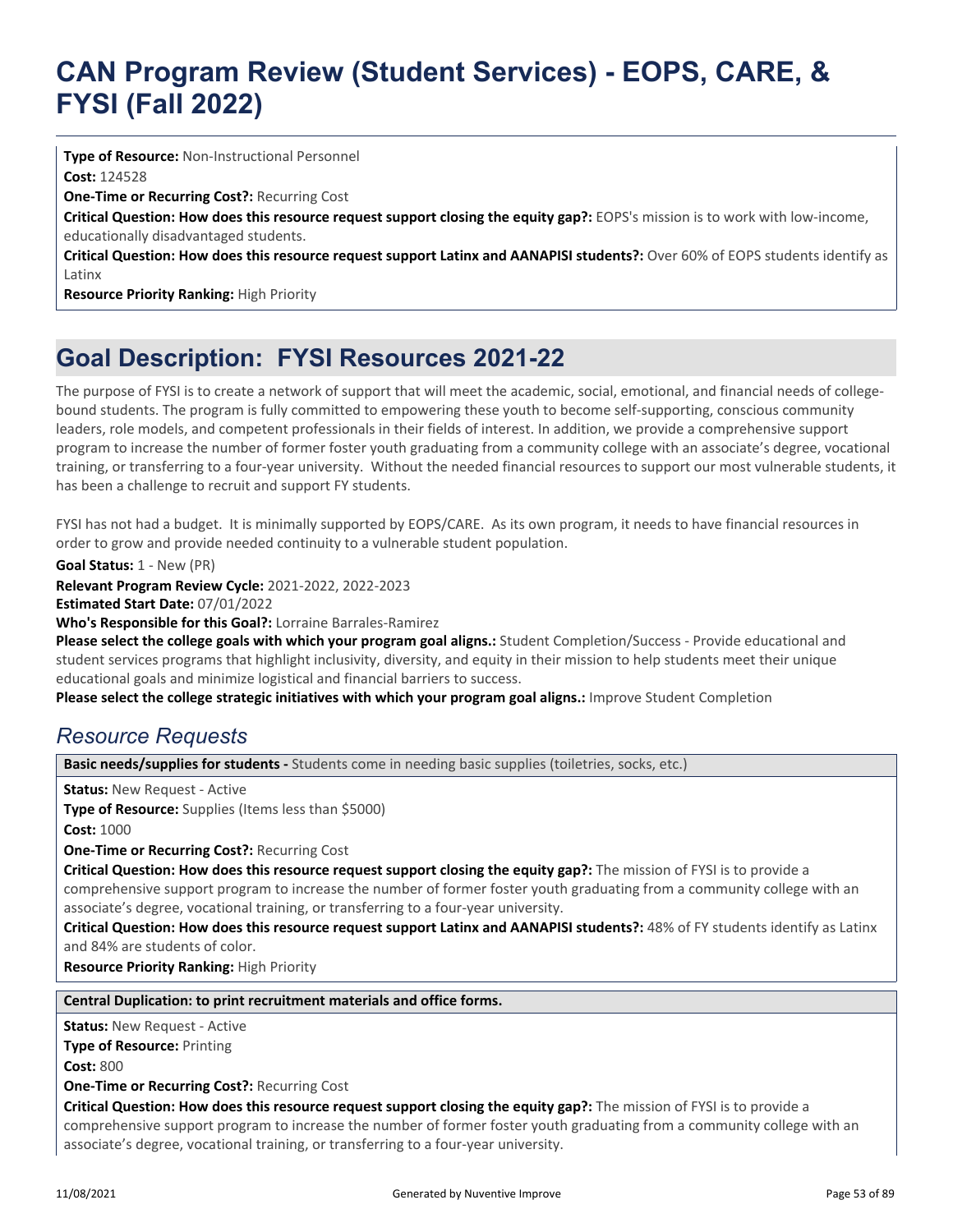**Critical Question: How does this resource request support Latinx and AANAPISI students?:** 48% of FY students identify as Latinx and 84% are students of color.

**Resource Priority Ranking:** High Priority

**Food Assistance -** For FY students who do not qualify for EOPS/CARE

**Status: New Request - Active** 

**Type of Resource:** Other

**Cost:** 5000

**One-Time or Recurring Cost?:** Recurring Cost

**Critical Question: How does this resource request support closing the equity gap?:** The mission of FYSI is to provide a comprehensive support program to increase the number of former foster youth graduating from a community college with an associate's degree, vocational training, or transferring to a four-year university.

**Critical Question: How does this resource request support Latinx and AANAPISI students?:** 48% of FY students identify as Latinx and 84% are students of color.

**Resource Priority Ranking:** Medium Priority

**FYSI Student Events/Workshops: These events/workshops will all us to provide valuable information and skill-building techniques, that are unique to FY students and to build community.**

**Status:** New Request - Active

**Type of Resource:** Other

**Cost:** 1500

**One-Time or Recurring Cost?:** Recurring Cost

**Critical Question: How does this resource request support closing the equity gap?:** The mission of FYSI is to provide a

comprehensive support program to increase the number of former foster youth graduating from a community college with an associate's degree, vocational training, or transferring to a four-year university.

**Critical Question: How does this resource request support Latinx and AANAPISI students?:** 48% of FY students identify as Latinx and 84% are students of color.

**Resource Priority Ranking:** High Priority

#### **Honorariums for faculty/staff allies in community of practice.**

**\$200 per year x 15 faculty/staff = \$3000 -** Faculty/staff who are volunteer to be allies will need to attend training and workshops in order to better support FY students.

**Status:** New Request - Active

**Type of Resource:** Professional Development

**Cost:** 3000

**One-Time or Recurring Cost?:** Recurring Cost

**Critical Question: How does this resource request support closing the equity gap?:** The mission of FYSI is to provide a comprehensive support program to increase the number of former foster youth graduating from a community college with an associate's degree, vocational training, or transferring to a four-year university.

**Critical Question: How does this resource request support Latinx and AANAPISI students?:** 48% of FY students identify as Latinx

and 84% are students of color.

**Resource Priority Ranking:** High Priority

#### **Honorariums for FY students who participate on the ROSE Committee.**

**\$200 per year x 3 students = \$600 -** The goal is to have FY students participate in the ROSE Committee to provide valuable input/feedback and build on their leadership skills.

**Status:** New Request - Active

**Type of Resource:** Other

**Cost:** 600

**One-Time or Recurring Cost?:** Recurring Cost

**Critical Question: How does this resource request support closing the equity gap?:** The mission of FYSI is to provide a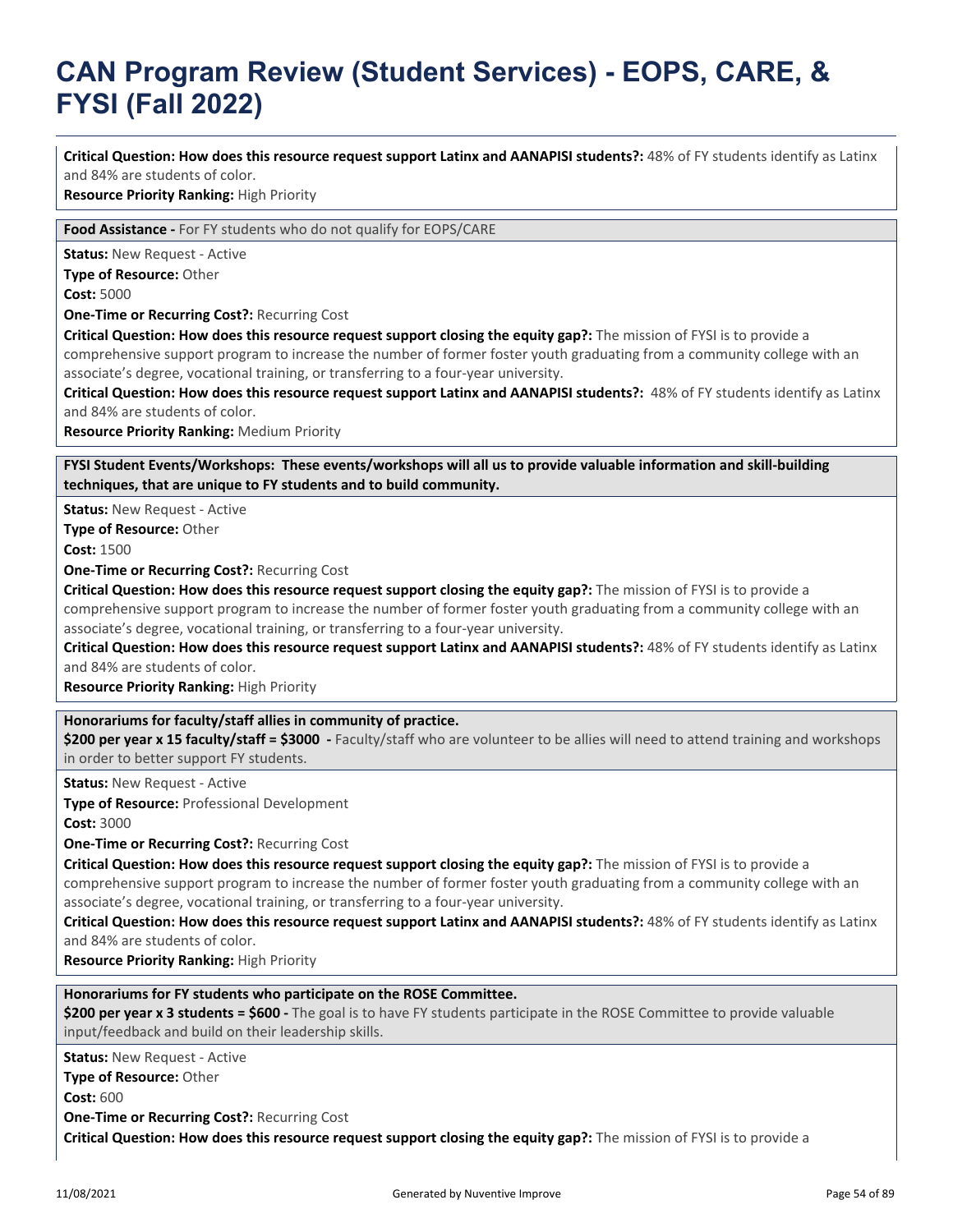comprehensive support program to increase the number of former foster youth graduating from a community college with an associate's degree, vocational training, or transferring to a four-year university.

**Critical Question: How does this resource request support Latinx and AANAPISI students?:** 48% of FY students identify as Latinx and 84% are students of color.

**Resource Priority Ranking:** High Priority

#### **Outreach materials**

**Status:** New Request - Active

**Type of Resource:** Supplies (Items less than \$5000) **Cost:** 3000

**One-Time or Recurring Cost?:** Recurring Cost

**Critical Question: How does this resource request support closing the equity gap?:** The mission of FYSI is to provide a comprehensive support program to increase the number of former foster youth graduating from a community college with an associate's degree, vocational training, or transferring to a four-year university.

**Critical Question: How does this resource request support Latinx and AANAPISI students?:** 48% of FY students identify as Latinx and 84% are students of color.

**Resource Priority Ranking:** High Priority

**Program Services Coordinator -** Currently, there is only the EOPS Retentions Specialist who has 15% of her time dedicated to being the Foster Youth Liaison. There needs to be a position that has more dedicated time to build the program, recruit students and provide the necessary consistency and continuity the FY students require.

**Status:** New Request - Active

**Type of Resource:** Non-Instructional Personnel

**Cost:** 55000

**One-Time or Recurring Cost?:** Recurring Cost

**Critical Question: How does this resource request support closing the equity gap?:** The mission of FYSI is to provide a comprehensive support program to increase the number of former foster youth graduating from a community college with an associate's degree, vocational training, or transferring to a four-year university.

**Critical Question: How does this resource request support Latinx and AANAPISI students?:** 48% of FY students identify as Latinx and 84% are students of color.

**Resource Priority Ranking:** High Priority

**Trainings and Workshops for faculty and staff in FYSI and allies that will be working directly with FY students. (honorariums for presenters) 6 trainings/workshops x \$500 = \$3,000**

**Status:** Continued Request - Active

**Type of Resource:** Contract Services

**Cost:** 3000

**One-Time or Recurring Cost?:** Recurring Cost

**Critical Question: How does this resource request support closing the equity gap?:** The mission of FYSI is to provide a comprehensive support program to increase the number of former foster youth graduating from a community college with an associate's degree, vocational training, or transferring to a four-year university.

**Critical Question: How does this resource request support Latinx and AANAPISI students?:** 48% of FY students identify as Latinx and 84% are students of color.

**Resource Priority Ranking:** High Priority

**Transportation Assistance -** For students who do not qualify for EOPS/CARE.

**Status:** New Request - Active **Type of Resource:** Other **Cost:** 5000

**One-Time or Recurring Cost?:** Recurring Cost

**Critical Question: How does this resource request support closing the equity gap?:** The mission of FYSI is to provide a